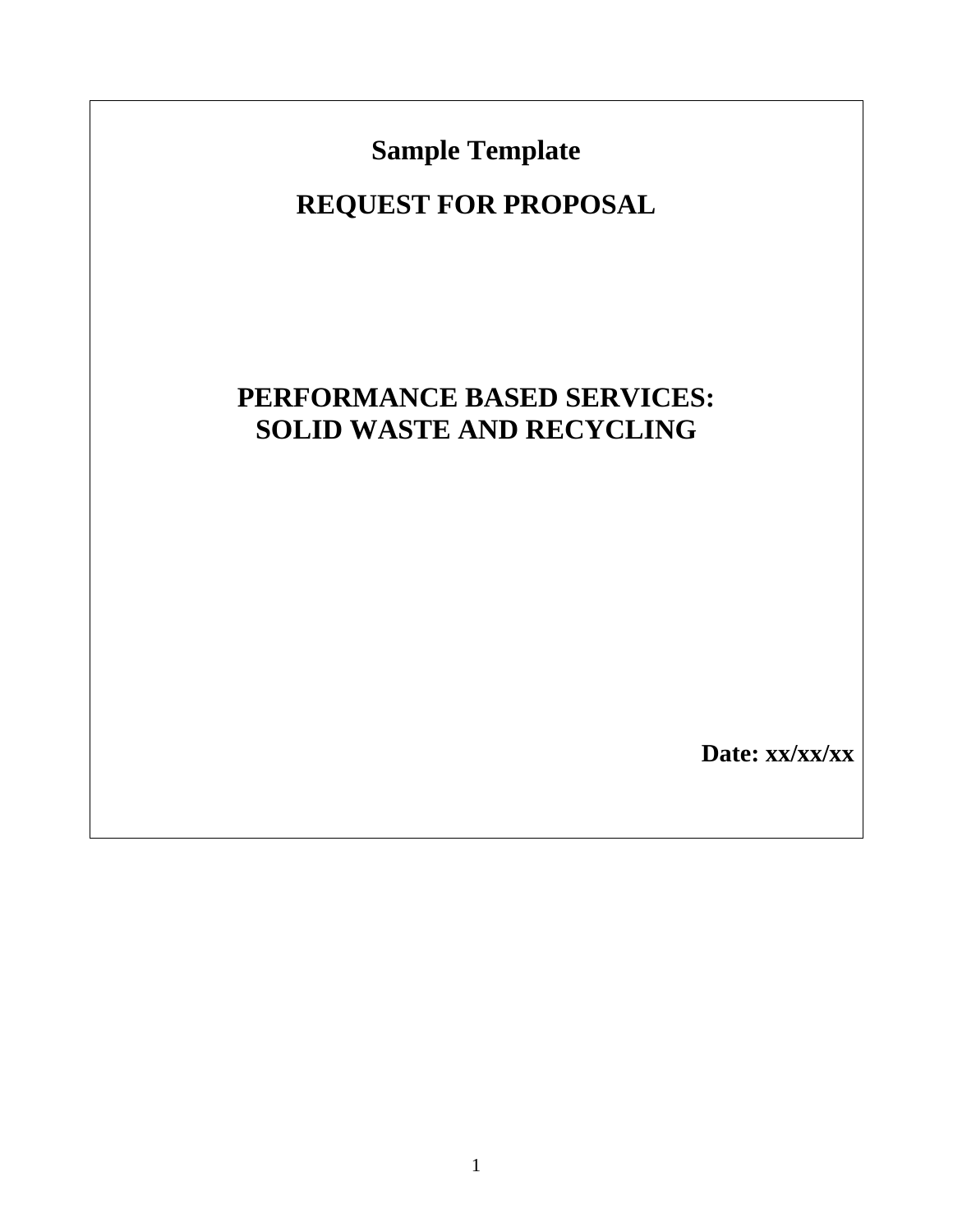# **TABLE OF CONTENTS**

| $2^{\circ}$ |                                                                                            |  |
|-------------|--------------------------------------------------------------------------------------------|--|
|             |                                                                                            |  |
|             |                                                                                            |  |
|             |                                                                                            |  |
|             |                                                                                            |  |
| 3.          |                                                                                            |  |
|             |                                                                                            |  |
|             |                                                                                            |  |
|             |                                                                                            |  |
|             |                                                                                            |  |
|             |                                                                                            |  |
|             |                                                                                            |  |
|             |                                                                                            |  |
|             |                                                                                            |  |
|             |                                                                                            |  |
|             |                                                                                            |  |
|             |                                                                                            |  |
|             |                                                                                            |  |
|             |                                                                                            |  |
|             |                                                                                            |  |
|             |                                                                                            |  |
|             |                                                                                            |  |
|             |                                                                                            |  |
|             |                                                                                            |  |
|             |                                                                                            |  |
|             |                                                                                            |  |
|             |                                                                                            |  |
|             | Appendix A - Description of Current Internal Waste & Recycling Operations & Base Financial |  |
|             |                                                                                            |  |
|             | Appendix B - Baseline Financial Proposal Summary and Revenue Sharing Plan20                |  |
|             |                                                                                            |  |
|             |                                                                                            |  |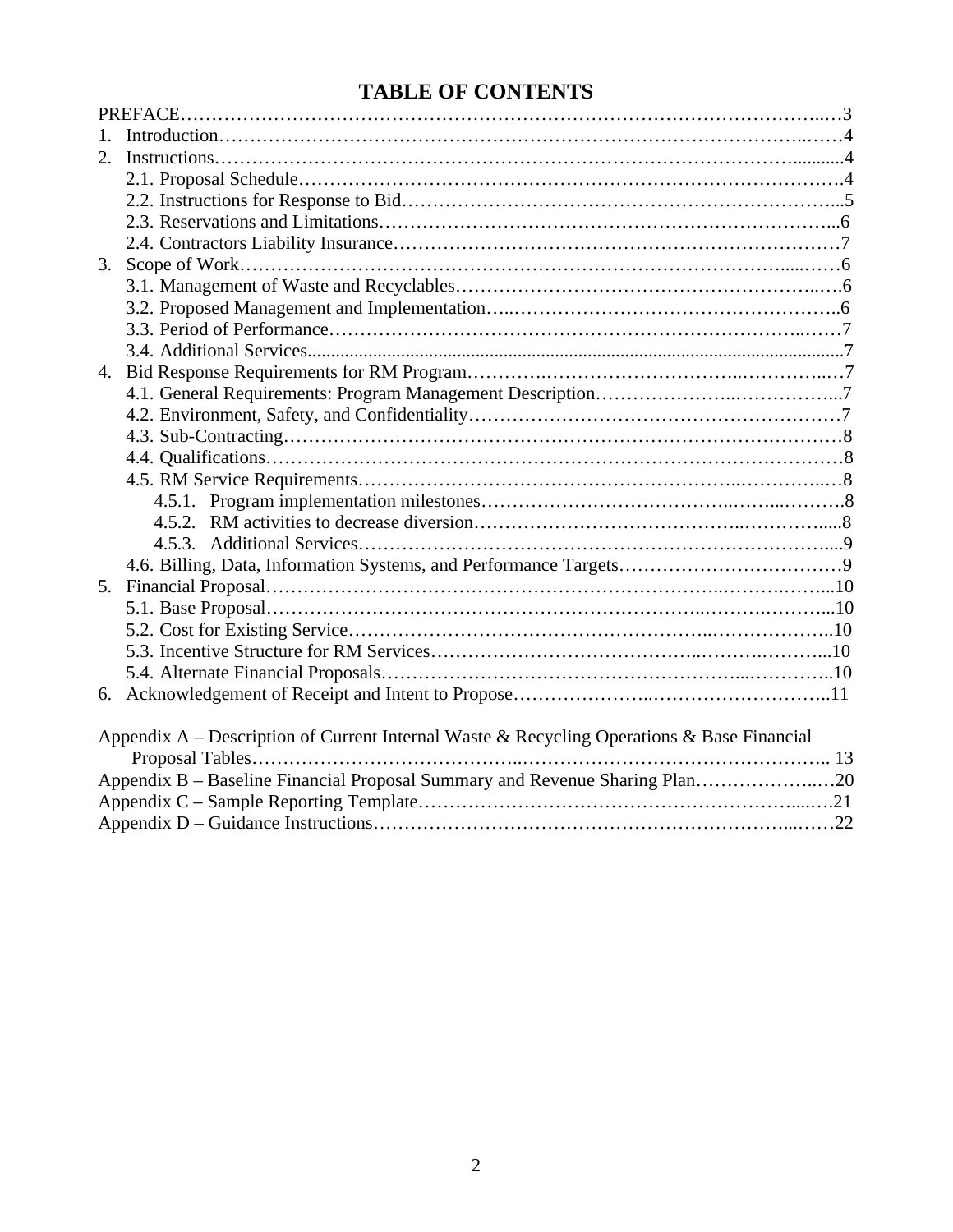# **PREFACE**

WasteWise members are encouraged to use performance based, Resource Management (RM), contracting when soliciting waste and recycling services. This RFP template was designed to make bidding for solid waste services easier and result in a performance based RM contract that reduces waste generation and saves businesses money. The template was designed to be used in accordance with your companies existing legal and contractual guidelines; it is suggested that you confer with your procurement and legal departments to comply with any internal regulations before submitting any RFP.

Performance based RM contracting involves structuring a service contract to maximize resource conservation and recycling while decreasing waste generation. For more information on RM, including case studies and a more comprehensive contracting manual, please refer to the MassDEP Website: (http://www.mass.gov/dep/recycle/reduce/rmcontr.htm) or the EPA's website (www.epa.gov/epawaste/partnerships/wastewise/wrr/rm.htm).

How to Use the RFP Template:

- 1. The 5 page RFP this is where you articulate the services you desire and how you want bidders to respond to your proposal.
- 2. Appendix A this is where you describe your current service levels for waste, recycling, and current operations. This information is critical to ensure a competitive bid process.
	- a. This is also where the bidder will find the baseline financial proposal tables. Based on the information you provide, each bidder will fill out all unit costs and calculate annual cost estimates in the spaces provided.
- 3. Appendix B this is where the bidder will calculate all data from the baseline financial proposal tables and provide the annual baseline financial proposal and revenue sharing plan. It is very important that when bids come back you can compare "apples to apples" for the different companies that submit proposals.
- 4. Appendix C The Sample Reporting Template: improved data management, billing, and reporting are critical for continual improvement in any program, this identifies the information you want your vendor to provide on an ongoing basis.
- 5. Appendix D this is where you will find guidance documents to help you complete the RFP template. It is strongly suggested that you read the guidance instructions to complete the RFP template properly.

In sections where you will need to add text for data specific to your organization, or for dates, the text has {been bracketed}. The overall approach in requesting services is to state your desired goals or endpoints and not to be prescriptive in how bidders should perform the work. This allows for innovative ideas on behalf of the bidders.

Additional Information:

• Resource Management Manual – For detailed information on performance contracting for solid waste services. Contact MassDEP for Technical Assistance at 617-654-6580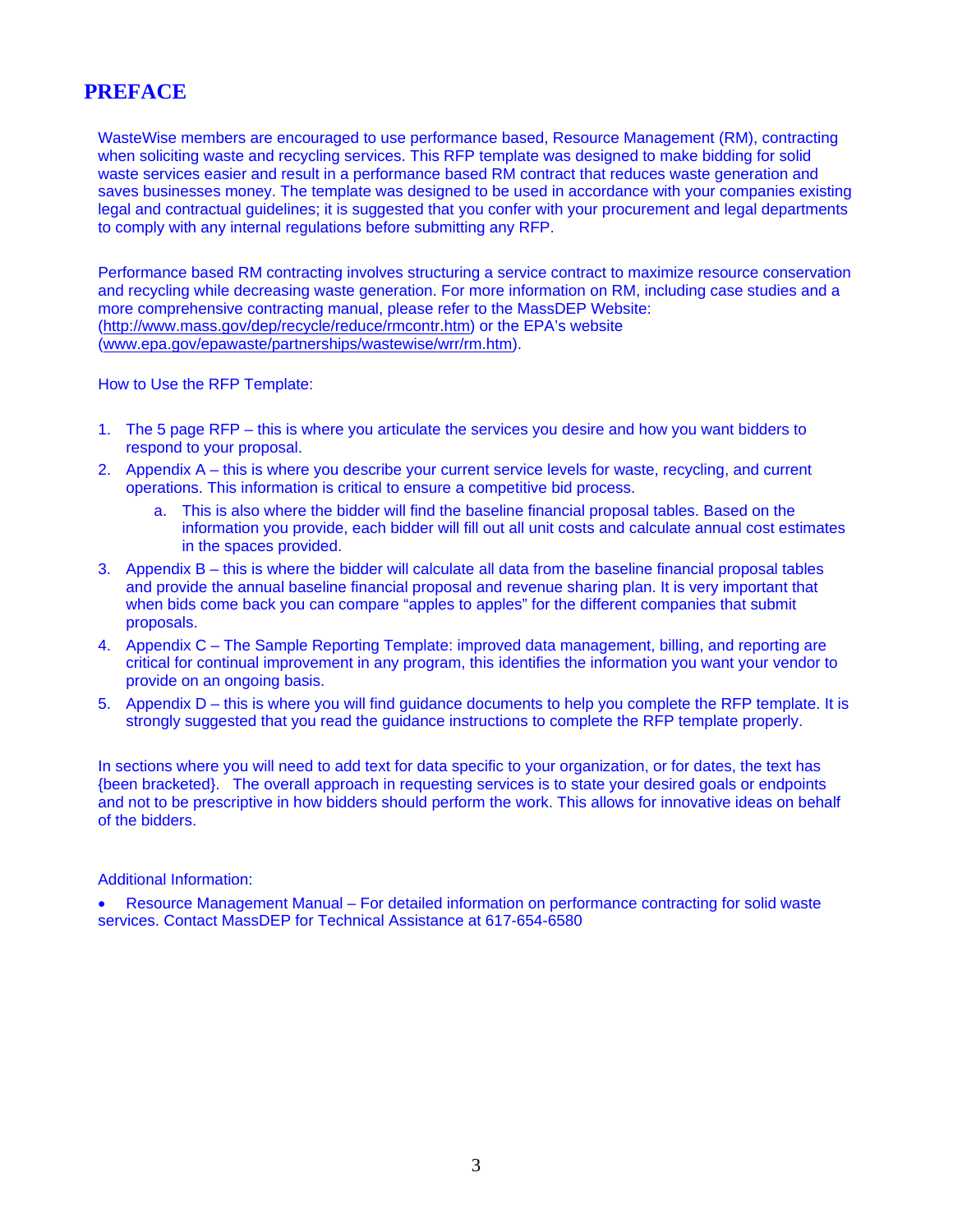# **1. Introduction**

 ${O}$  (Organization X is requesting proposals for waste and recycling services. In addition to traditional hauling, recyclables processing and disposal services, { $Organization X$ } is seeking a vendor who will be proactive in helping  ${Organization X}$  manage all waste and recyclables more cost effectively. {Organization  $X$ } will provide an economic incentive for increasing the diversion materials currently going to the landfill. It is intended that the successful bidder will be the driving force behind increased diversion, working in partnership with {Organization X} staff and custodial personnel.

The successful bidder must meet the following objectives:

- 1. Seek continual improvement in {Organization X} resource use and assist {Organization X} in increasing diversion (reduce, reuse, and recycle/compost);
- 2. Optimize current hauling, garbage disposal and recycling service to reduce overall waste management system costs;
- 3. Develop a detailed tracking, reporting, and invoicing system;
- 4. Collaborate with {Organization X} staff to implement the program.

{Organization X} has approximately X,XXX employees and generates approximately XXX tons of waste per year. Appendix A provides more detail on how waste and recyclables are currently handled.

# **2. Instructions**

## **2.1 Proposal Schedule**

The timeline for the selection process is presented below. A pre-bid conference has been scheduled for {*Insert Date MM/DD/YY including time a.m./p.m. and location you would like the meeting to be held}.* Bidders will also be given a site tour of *{Organization X}* facilities. **All bidders who intend to submit a response are strongly encouraged to attend the pre-bid meeting.** Complete responses must be received by *{MM/DD/YY @ including time a.m./p.m. and sent to xxx}*. No faxed or electronic submissions will be accepted. Upon award of bid, {Organization X} would plan to begin Phase I by *{MM/DD/YY most convenient to {Organization X}.* 

| <b>DATE</b> | <b>ACTION</b>                                                                                           |
|-------------|---------------------------------------------------------------------------------------------------------|
| MM/DD/YY    | RFP available online $@x:xx p.m. @$<br>www.organizationx.com }                                          |
| MM/DD/YY    | Deadline for submission of Acknowledgement of Receipt and<br>Attendance of Pre-bid Meeting by x:xx p.m. |
| MM/DD/YY    | Pre-bid meeting and site tour $@x.xx.a.m.$<br>list location }                                           |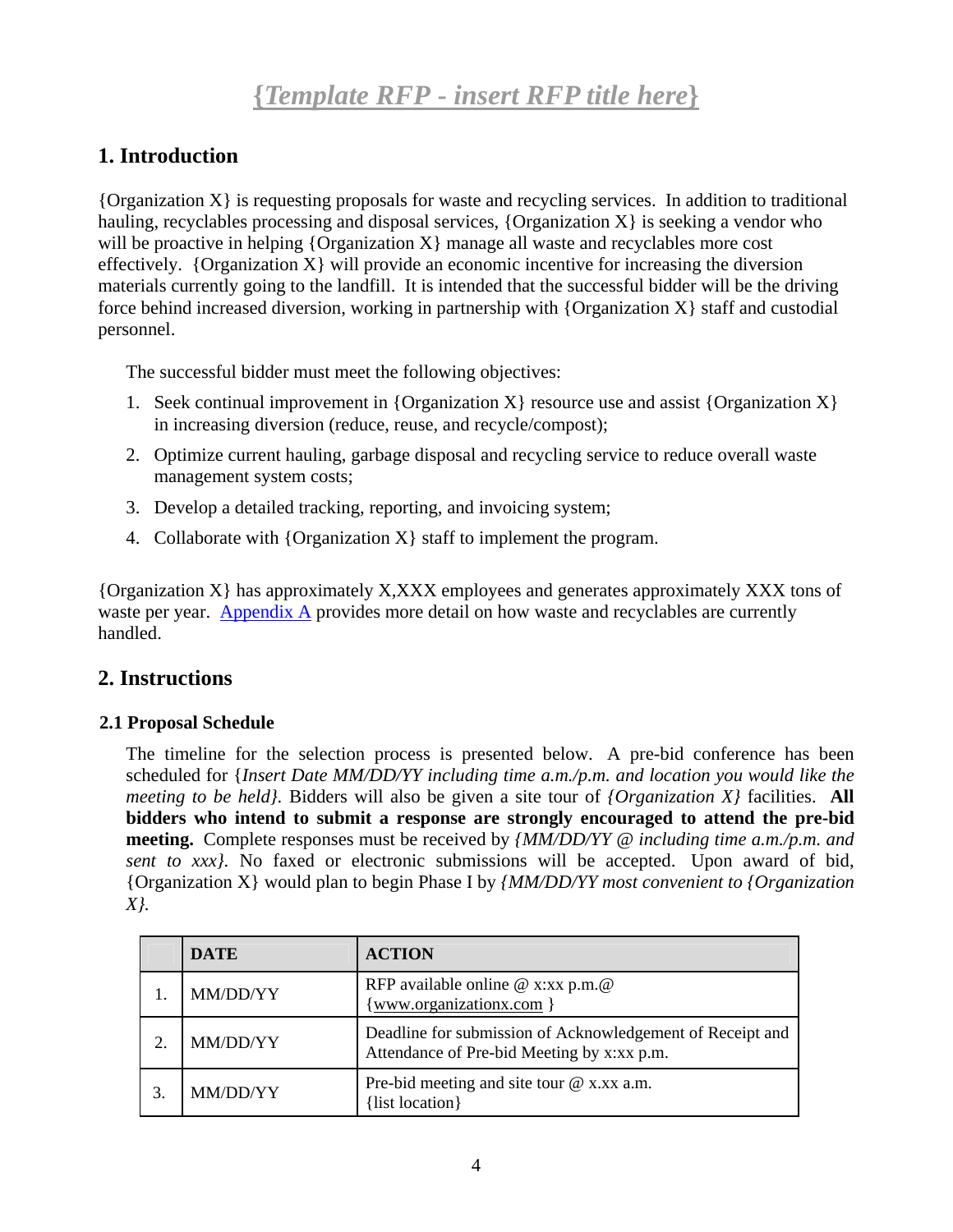|    | MM/DD/YY | 5:00 p.m. Deadline for submission of questions on RFP                |
|----|----------|----------------------------------------------------------------------|
|    | MM/DD/YY | Summary of questions and comments posted on<br>www.organizationX.com |
| 6. | MM/DD/YY | Bids due by 3:00 p.m. in {list office for Organization X}            |

### **2.2 Instructions for Response to Bid**

This RFP for Performance Based (RM) Services: Solid Waste and Recycling is published on {Organization X's} website: *{list URL where it can be found – www.}* All information and file attachments contained in each tab of the electronic record are hereby incorporated by reference into the solicitation and resulting contract. It is the responsibility of every bidder to check *{Organization X's website}* for any addenda or modifications by monitoring the "Last Change" field on the solicitation's summary page to ensure that they have the most recent information. *{Organization X}* its subdivisions accept no liability and will provide no accommodation to vendors who submit a bid based upon an out-of-date solicitation document.

No faxed or electronic submissions of proposals will be accepted. Sealed bids on forms furnished by the Awarding Authority will be received no later *than {X:XX PM, Eastern Standard Time, MM/DD/YY} in the (list Organization X office and address where proposals should be sent}.* Each proposal must be enclosed in a sealed envelope clearly marked with the name and address of the bidder, project number and title. Any proposal received after the time and date specified will not be considered.

- 1. Each bidder must complete the form in Appendix A acknowledging receipt of the RFP, your intent to propose, and whether you will be attending the pre-bid meeting/site tour. The form must be sent via email to *{list email address for person(s) responsible at Organization X or faxed to XXX-XXX-XXX,* attention of *{list person(s) responsible at Organization X},* on or before *{X:XX p.m., MM/DD/YY}.*
- 2. Proposal Responses must consist of two parts:
	- A text proposal addressing all parts of Section 4.0.
	- A financial proposal per Section 5.0.
- 3. All inquires about this RFP must be made in written form, via e-mail, to the primary contact person of *{Organization X}*:

Name: Address: E-mail:

*{Organization X}*, at its sole option, will select the proposal which best fulfills the requirements and provides the *best value* to *{Organization X}*. The proposals will be evaluated based on the following 5 criteria (criteria are not in order of ranking or weighting)

- Qualifications (Section 4.4)
- RM Service Requirements (Section 4.5)
- Billing and Reporting (Section 4.6)
- Cost/Financial Benefit (Section 5.0)
- Proposal Presentation (quality and completeness of response)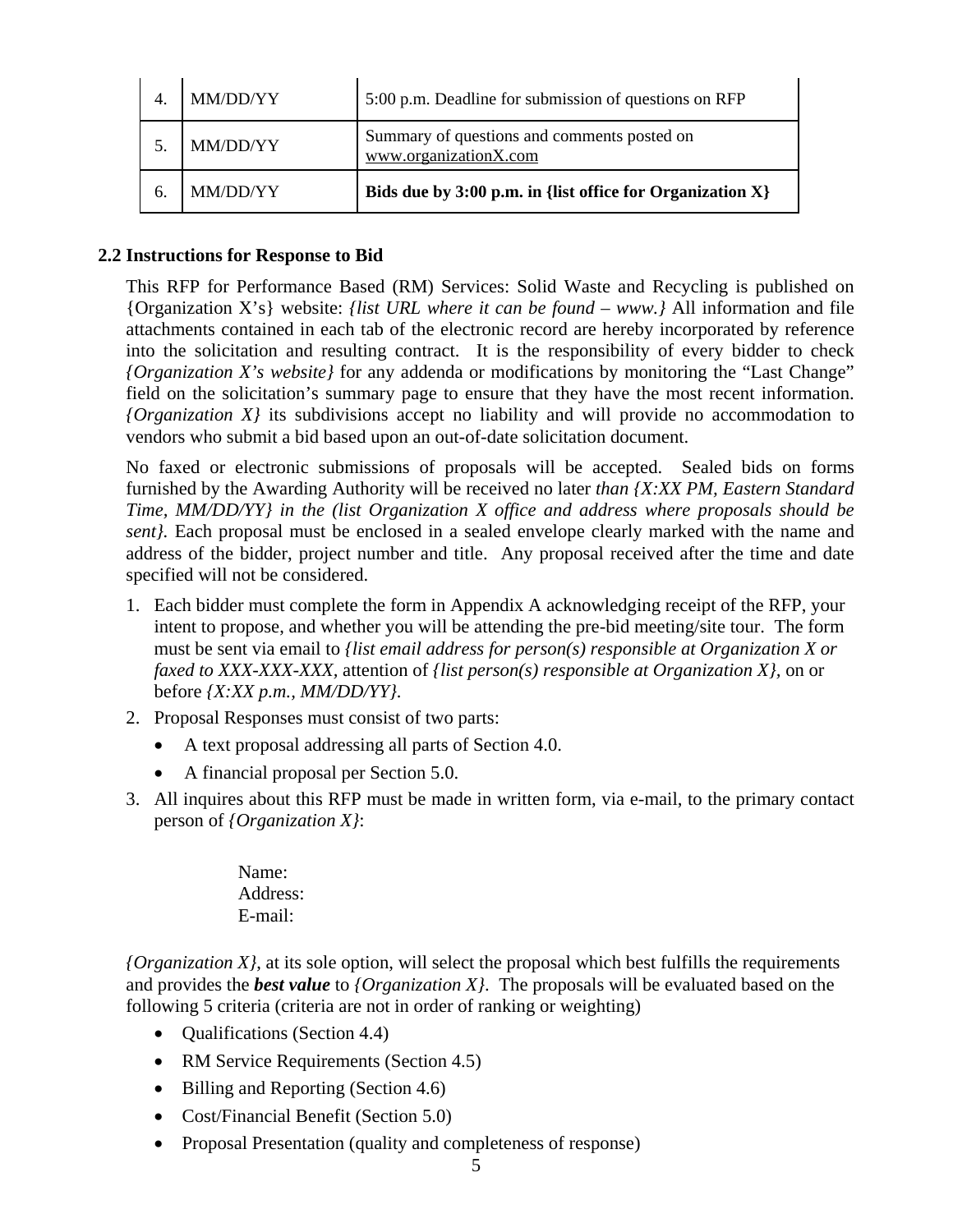### **2.3 Reservations and Limitations**

- 1. {Organization  $X$ } may request additional information by suppliers, including a presentation if needed, to clarify elements of their bid proposals. {Organization  $X$ } also reserves the right to make independent investigations as to the qualification of each Bidder, including contacting existing customers or site visits to existing operations.
- 2. {Organization  $X$ } reserves the right to waive any informality in or to reject any and all bids if it be in the public interest to do so.

### **2.4 Contractors Liability Insurance**

The contractor must take out and maintain Contractors' Public Liability and Property Damage Liability Insurance and Contractors' Protective Public Liability and Property Damage Liability Insurance in not less than the following amounts:

| <b>Bodily Injury</b> |                 | <b>Property Damage</b>         |
|----------------------|-----------------|--------------------------------|
| Each Person          | Each Occurrence | Each Occurrence Aggregate      |
| \$500,000.00         | \$1,000.000.00  | \$500,000.00<br>\$1,000,000.00 |

In confirmation of the above requirements, all insurance policies required under this contract shall be written on an "occurrence" basis. Upon award of contract a current insurance certificate must be provided in the amounts indicated above.

# **3. Scope of Work**

#### **3.1 Management of Waste and Recyclables**

The successful bidder will manage all waste streams from  ${Organization X}$  facilities listed in Appendix A. This includes all regularly generated solid, non-hazardous waste and recyclables. Recyclables will include some confidential paper, cardboard, office paper, and co-mingled beverage containers {*insert applicable recyclables}*. The successful bidder must take over existing service levels for these materials and suggest a more effective program per Section 4 of the RFP. It is important to read  $\Delta$ ppendix  $\Delta$  to better understand the types of services {Organization X} is requesting.

#### **3.2 Proposed Program Implementation**

{Organization X} proposes the following phased approach to meet the required scope of service.

**Phase I - Program Transition**: Phase I will begin upon award of contract and continue for a period of 3 (*or 6)* months. During that period, the winning bidder will become familiar with operations and develop a plan to make improvements. {Organization  $X$ } does not expect the successful bidder to implement any new programs or change any of the current service levels during this time. This transition phase is meant to give the successful bidder the time to build relationships and verify a baseline from which future cost savings will be measured. Activities should include, but are by no means limited to, the following:

- Become familiar with current programs and systems
- Baseline waste and recycling levels and verify the data in Appendix A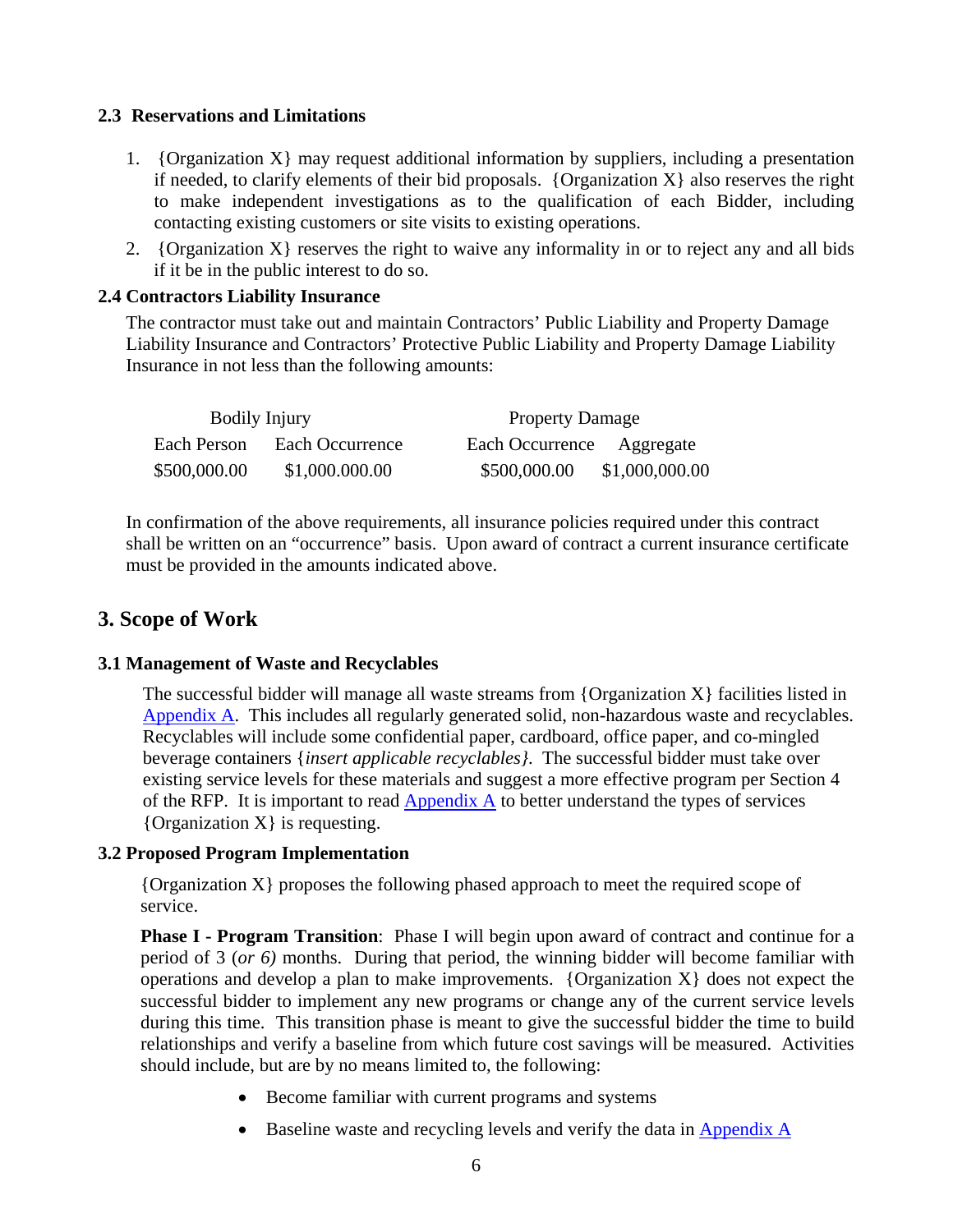- Communicate and build relationships with key personnel
- Develop and prioritize an action plan for Phase II

**Phase II - Program Implementation.** {Organization X} anticipates implementation of Phase II by {mm/dd/yy}. During Phase II, it is expected that the successful bidder will improve upon existing service levels and programs and develop and implement new diversion programs. Coordination will be critical and must be specifically addressed in the submitted proposal.

### **3.3 Period of Performance**

{Organization X} is looking for a strategic long-term partner and understands that many resource efficiency initiatives will take time to develop. As such, this contract will be awarded for a minimum period of {*recommend* 3} year(s) with the option to renew annually for an additional {*recommend* 2} years at the discretion of {Organization X}. A 30 day notice for cancellation of service contract must be provided by the contractor should such action be deemed necessary. Specific contract terms will be negotiated after selection of a winning vendor.

### **3.4 Additional Services**

On a periodic basis, the successful bidder may also be asked to provide or coordinate disposal of occasional waste streams such as used computers/e-waste, fluorescent ballasts, batteries, office equipment and supplies, or spikes in waste due to construction/demolition {*If applicable}*. These services are apart from the base proposal and will be reimbursed by  ${O}$ rganization X under a separate purchase order. This type of work may be competitively bid at {Organization X's} discretion.

## **4. Bid Response Requirements**

Each bidder response must address the following:

### **4.1 General Requirements: Program Management Description**

Provide a brief description of your overall management philosophy as it pertains to the following:

- Describe your vision of a performance based RM program for  ${Organization X}$ .
- Identify what resources (project personnel or teams) that you will devote to {Organization X's} RM program.
- Discuss the relationship that you plan to establish with relevant stakeholders. This should include relationships you propose to establish with {Organization X's staff, janitorial, facilities, etc.}.

#### **4.2 Environment, Safety and Confidentiality Issues**

The RM must comply with all applicable federal, state, local regulations and {Organization X's} policies in relation to the requested scope of work. Describe your environmental and safety programs that apply to managing risks associated with waste, recycling, and confidential paper functions. Discuss the regulatory expertise of the staff you propose for your resource management program.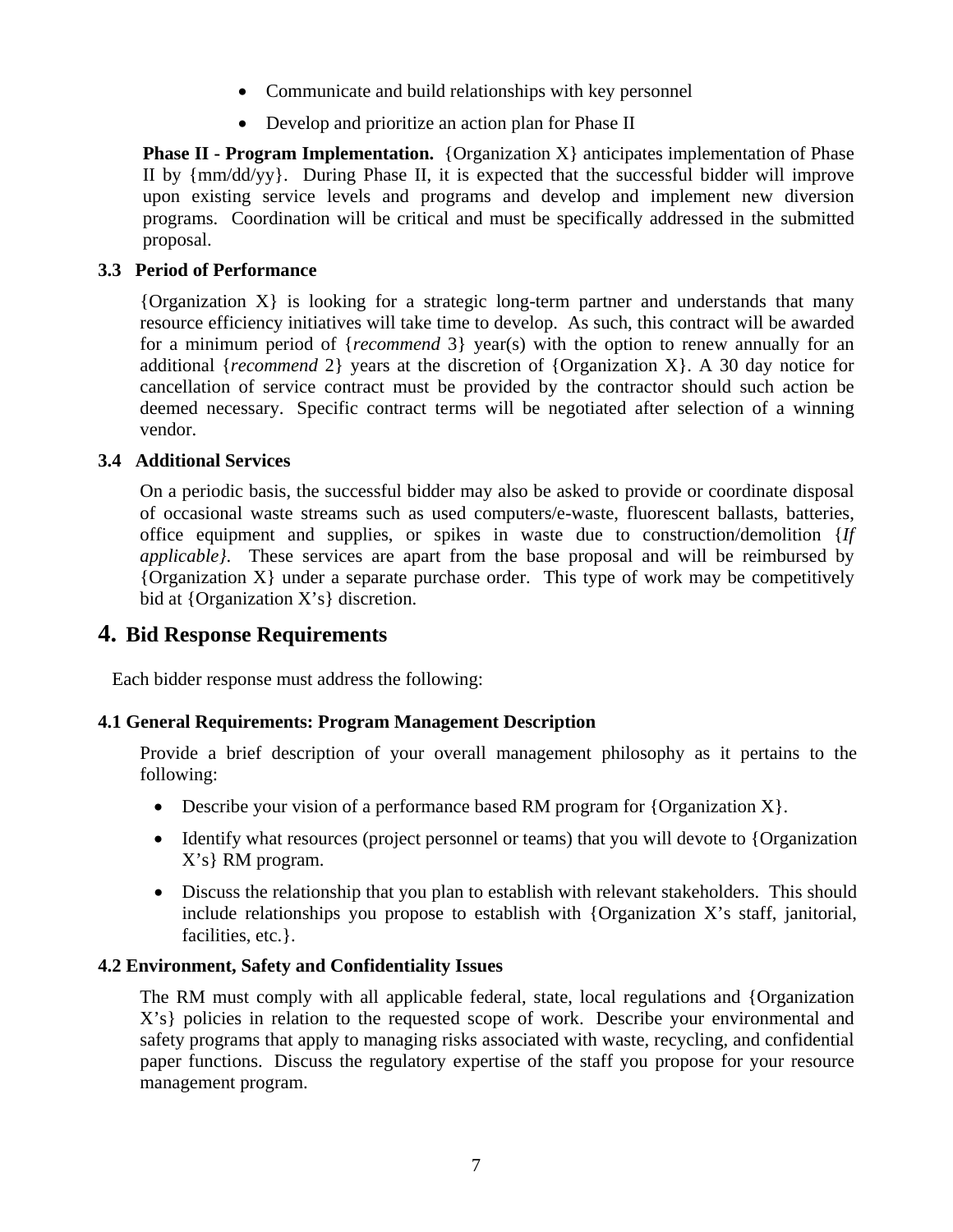#### **4.3 Sub-Contracting**

It is understood that the primary supplier responding to this request for proposal may not have the capability to undertake all the tasks outlined. The successful candidate may develop agreements with subcontractors in order to provide and manage the full scope of services requested by  ${Organization X}$ . The RM contractor has full responsibility for the coordination of the Subcontractor's work, and their compliance with all federal, state and local regulations and ordinances. State if you intend to team on the proposed scope of work and identify any subcontractors you intend to use as they must be approved by  ${Organization X}$ .

#### **4.4 Qualifications**

List three of your current major customers. Include at least one company that you provide services to that are comparable to  ${Organization X's}$  requirements. For each customer named, indicate: a) number of years as a customer; b) contact names and numbers; c) general type of business of customer, d) services your company provides and relevant metrics of success, and e) any unique waste diversion programs implemented.

#### **4.5 Service Requirements**

{Organization X} has an existing collection system for waste and recyclables but work still needs to be done. Further detail is provided in Appendix A. Bidders should be mindful that {Organization X} facilities personnel intend to be actively involved in the new program but the successful bidder will be the driving force in identifying opportunities to manage waste at the highest level of the solid waste hierarchy. This should include assistance with improving current staff and facilities-led programs and developing new programs, all with an eye toward minimizing waste to the landfill. Responses must address the following:

4.5.1 Program implementation milestones

Comment on the feasibility of meeting the dates outlined in the proposed phased approach identified in Section 3.2. Include here any thoughts you may have that could improve the implementation of a program as described in Section 3.

4.5.2 RM activities to decrease diversion

{Organization X} is seeking an RM program that delivers the following minimum outcomes:

- Reduce waste though preventative upstream measures
- Improve upon quantities of materials currently recycled
- Develop other waste and cost reduction initiatives
- Maintain existing waste service levels for a seamless program transition
- Provide full documentation of material removed via a monthly report

Describe generally the types of programs and types of waste streams you intend to focus on to meet these outcomes. This may include improving existing recycling programs as well as identifying new programs to reduce/reuse or recycle waste from {Organization  $X$ }. Also include any site specific equipment to make collection efforts more efficient. It is anticipated that education and outreach will play an important role in a successful program, so include in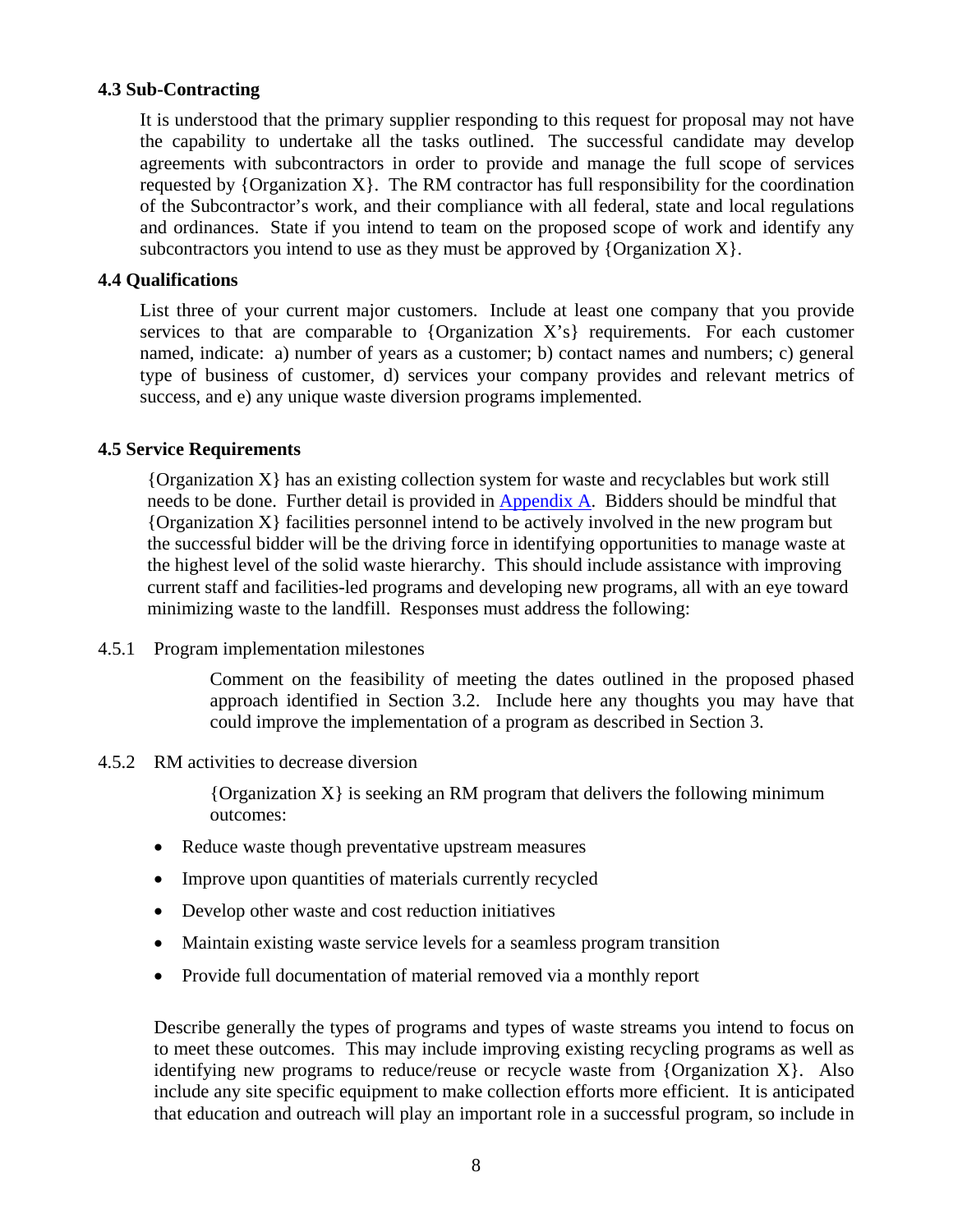your discussion how you intend to interact with relevant stakeholders {*employees, and contracted janitorial personnel, etc.}*.

#### 4.5.3 Additional Services:

Bidders should list any additional services as described in Section 3.4. This should provide enough information for {Organization X} to assess the qualifications and experience in managing these waste streams.

#### **4.6 Billing/Data Information Systems/Performance Targets**

One major barrier to increasing recycling beyond current rates is the availability of accurate information on volumes of waste and recyclables. The successful bidder will be expected to supply {Organization X} with regular information so {Organization X} can work with the contractor to target activities to increase diversion.

#### 4.6.1 Billing and Reports

Response must commit to the monthly billing requirements and quarterly reports specified below and make recommendations on additional reporting elements.

- Monthly Billing. Bills must include: the location, the container size, the number of times it is serviced and the material hauled (e.g., cardboard/paper, trash, or co-mingled containers). Any extra costs for additional services (e.g., one-time roll-offs) must be similarly itemized. State your ability to have a single, itemized bill for all. Bidders must provide a sample bill and are encouraged to use the sample template provided in Appendix C.
- Monthly/Quarterly Reports. At a minimum, the contractor must provide reports for collection, recycling, and processing for all waste and recyclables. A summary, by month, and by quarter is required. The contractor must report on material volume and weight of waste and recyclables. If estimates are used, the contractor must document assumptions regarding density of materials and estimated volume of material serviced. The reports should also include the facility names used for final deposition of all materials. A sample template is included in Appendix C. State your ability to submit quarterly reports electronically and in what form the reports will be sent.
- The two key metrics to measure the contractor's performance will be tracking the recycling rate and tracking cost savings. Thus, reports should include disposal costs and any cost savings documented for revenues received from recyclables and other gainsharing per Section 5.3 below. Include in your response any other information you would suggest in quarterly reports, including metrics, to assist  ${Organization X}$ .

#### 4.6.2 Data Information Systems

Identify your data information management tools that will be used to track {Organization X} wastes and recyclables. Propose how you will establish a baseline against which cost savings can be measured and a process for validating cost savings and increased diversion. This should occur during Phase I (program transition) as proposed in Section 3.2.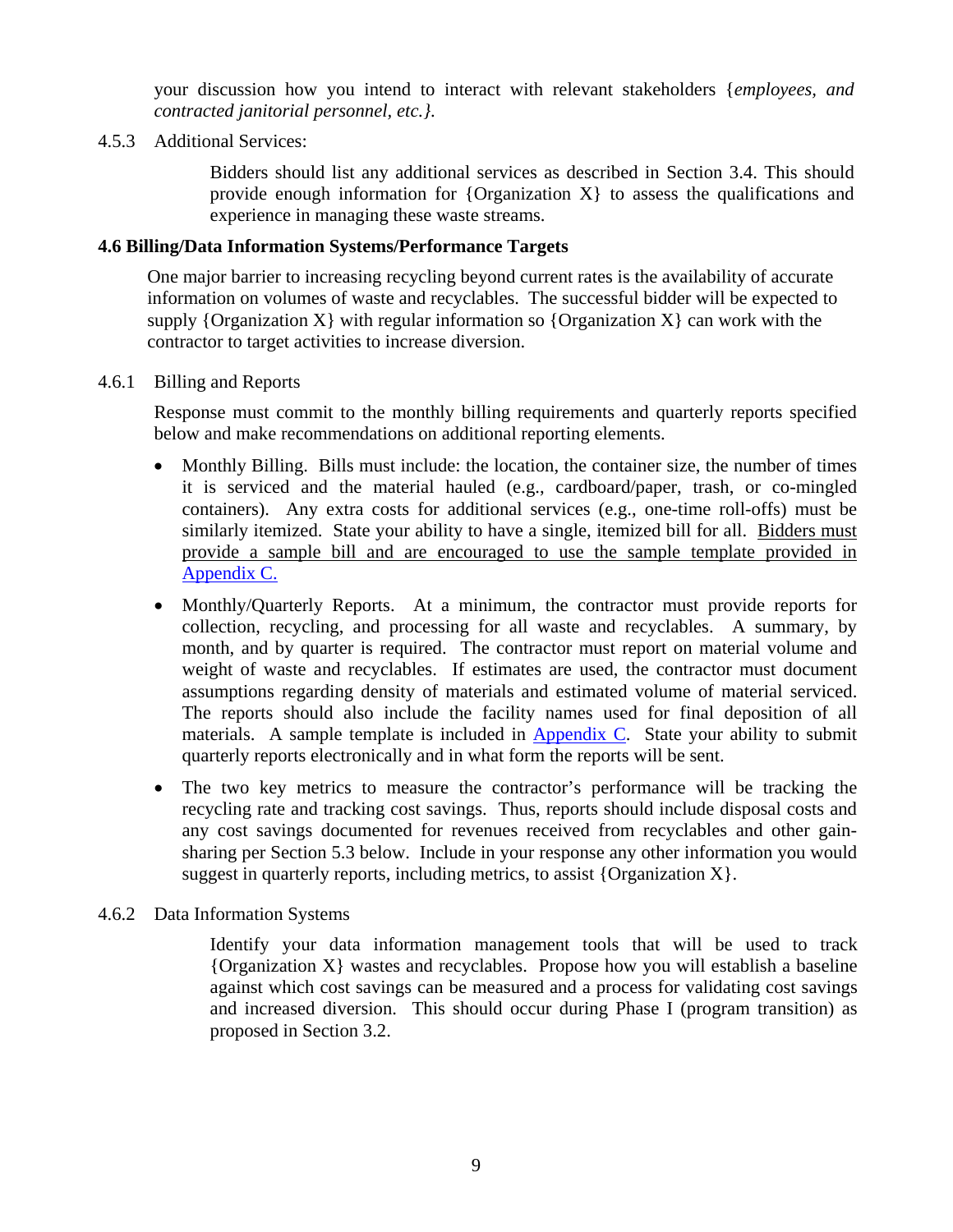# **5 Financial Proposal**

### **5.1 Base Proposal**

{Organization X} seeks an RM provider that can meet the requirements described in Sections 3 and 4 **on a budget neutral basis** (i.e., at a cost not exceeding the cost to provide current waste and recycling services, adjusted for changes in waste volumes).

The successful bidder should provide the requested management services as a **value-added service at no additional charge to** {Organization X}. Expenses incurred in the provision of these services must be covered by waste/recycling hauling fees, recycling revenues and/or overall program savings from increasing diversion and improved efficiencies.

The base proposal must consist of two components: 1) costs for taking over existing services provided; and 2) an incentive structure for providing performance based services. **At a minimum, bidders must submit a base proposal on the attached Appendix B.**

### **5.2 Cost for Existing Service**

It is presumed that the bidder will start the program by providing {Organization  $X$ } with existing levels of service (see Appendix A). Prepare your quote for the requested services for the initial term of an {X-year- *that you listed in section 3.3- recommend 3 years* } contract – not including renewals.

In completing the bid form in the attached worksheet, include the following:

- Separate costs for hauling and disposal must be submitted where possible.
- Separate hauling and processing costs as well as revenue sharing opportunities for recyclables where possible. Otherwise have a fee that is net of any recycling commodity revenue.

### **5.3 Incentive Structure for RM Services**

While  $\{Organization X\}$  recognizes that a portion of program savings will be used to finance the RM services proposed in Section 4, a bidder's willingness and ability to share some portion of the savings with  $\{Organization X\}$  will increase their chances of being selected.

In Appendix B, propose a gain-sharing split (0-100%) between the bidder and {Organization X} for program cost savings realized, noting any minimum or maximum cut-offs.

As described in Section 3.2, the successful bidder and  $\{Organization X\}$  will establish a mutually agreed upon baseline. This baseline will serve as the current level from which improvements and cost savings will be measured. Resource efficiency improvements will yield savings from areas including (but not limited to): avoided hauling costs, avoided disposal costs, avoided taxes, commodity revenue, or other  $\{Organization X\}$  cost savings the successful bidder can document.

### **5.4 Alternate Financial Proposals**

Alternative proposals reflecting this solicitation are strongly encouraged to be submitted in addition to, *not in lieu of*, a fully responsive baseline proposal. Note that  $\{Organization X\}$  is open to innovative structures that will help  ${Organization X}$  and the successful bidder share in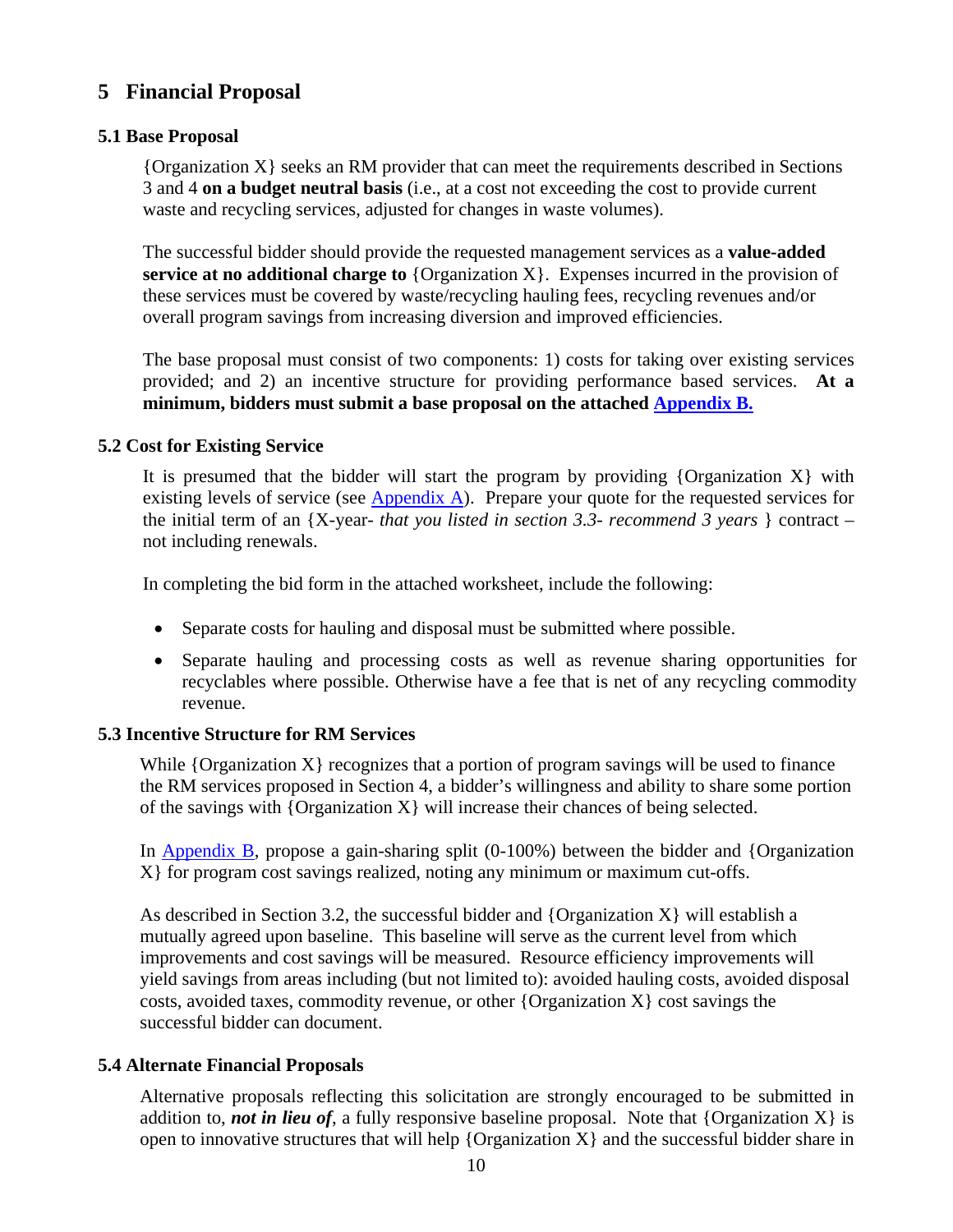the benefits of recycling during high commodity markets and share the risk during low markets. {Organization  $X$ } would look favorably on bids that involve transparent pricing for recycling that ties revenues or rebates to real time commodity markets so that {Organization X} and the awarded company benefit from increased recycling.

For example, bidders could propose hauling and processing fees for cardboard and then provide revenues tied to monthly "yellow sheets" for recycled cardboard. A flat rebate per ton of material recycled with appropriate floors and ceilings on rebates can also be proposed so {Organization X} and the awarded bidder shares the risks and rewards of secondary commodity markets.

Bidders interested in providing an alternative financial proposal should attach a sheet of paper and describe in detail how the program would function (e.g. proposing a new hauling schedule, innovative educational opportunities for staff, alternative bin size/replacement, etc.). Bidders must list all unit costs, annual costs, and must describe all assumptions when calculating price structure. Additional detail on current services is provided in Appendix A along with base financial proposal tables. **All bidders are required to fill out the base financial proposal tables provided in Appendix A as well as the base proposal summary and revenue sharing plan in Appendix B.** 

The quoted prices the bidder lists on the attached document will represent the entire cost to perform the services outlined in this RFP; this includes all fees, permits, taxes, and any other costs, including fuel surcharges associated with performing the services in accordance with this specification.  $\{Organization X\}$  reserves the right to accept any combination of base proposal or alternative proposal for each level of service.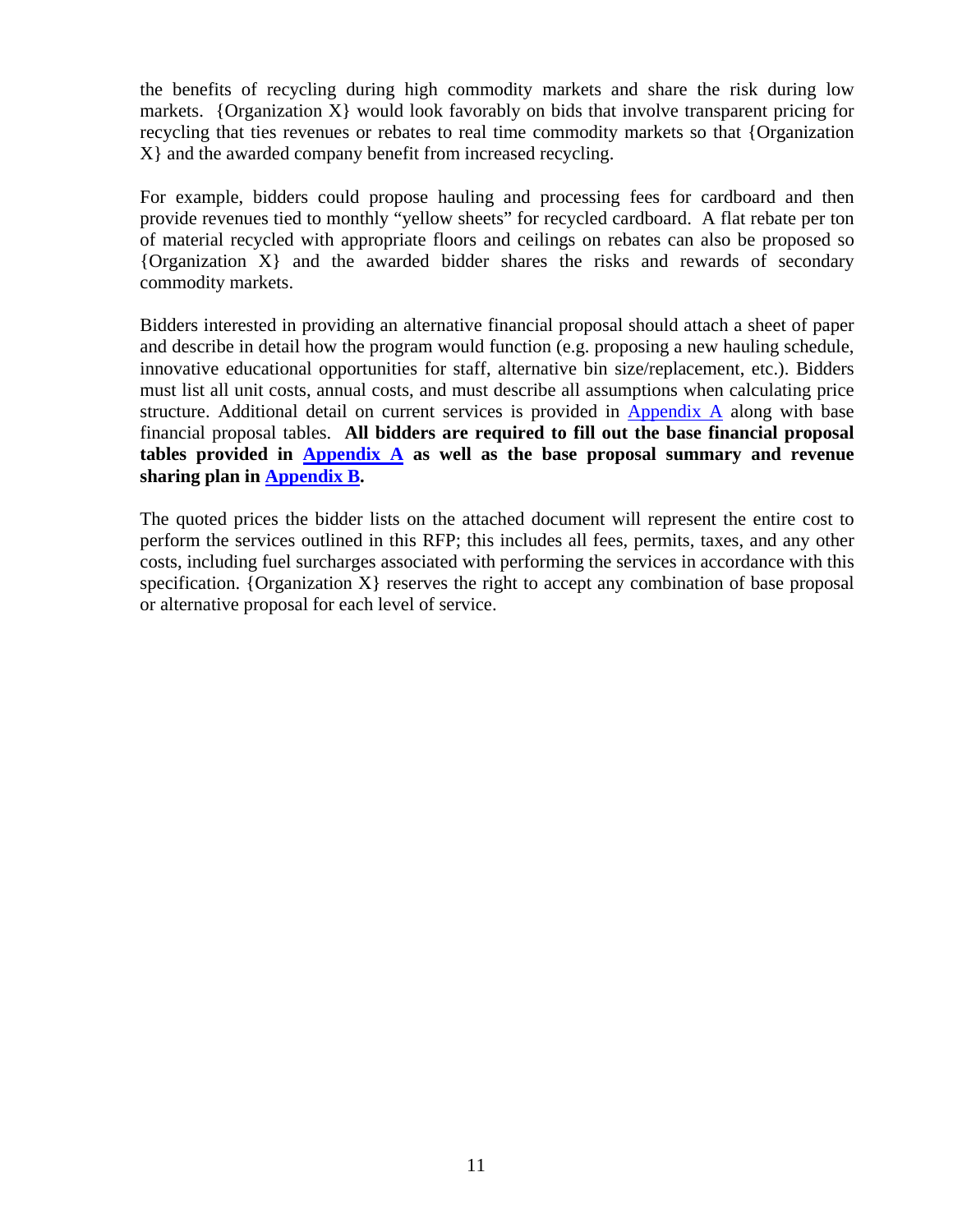# **6. Acknowledgment of Receipt and Intent to Propose**

REQUEST FOR PROPOSAL (RFP) – Resource Management

Please fax or e-mail this notification of receipt and intent **on or before {***MM/DD/YY and time 1:00pm EST to: {xxx@email.com or 444-555-7777}* **(see information in 2.2).** The pre-bid meeting will be held at {Organization X}. MM/DD/YY. Please refer to 2.1. for full information.

### **A. Acknowledgment of Receipt:**

| <i>(Company)</i> | Hereby Acknowledges Receipt of RFP packet                                                 |
|------------------|-------------------------------------------------------------------------------------------|
|                  | <b>Print Name</b>                                                                         |
|                  | <b>Authorized Signature</b>                                                               |
|                  | Title                                                                                     |
|                  | Date                                                                                      |
|                  | I will attend the pre-bid meeting and intend to submit a proposal (please fill in Part B) |
|                  | I do not intend to attend the pre-bid meeting but intend to submit a proposal             |

#### **B. Representatives Attending the Pre-bid Meeting:**

Name and Contacts of Representative(s):

| 1. |        |         |        |
|----|--------|---------|--------|
|    | (Name) | (Title) |        |
|    |        |         | Email: |
| 2. |        |         |        |
|    | (Name) | (Title) |        |
|    |        |         | Email: |
| 3. |        |         |        |
|    | (Name) | (Title) |        |
|    |        |         | Email: |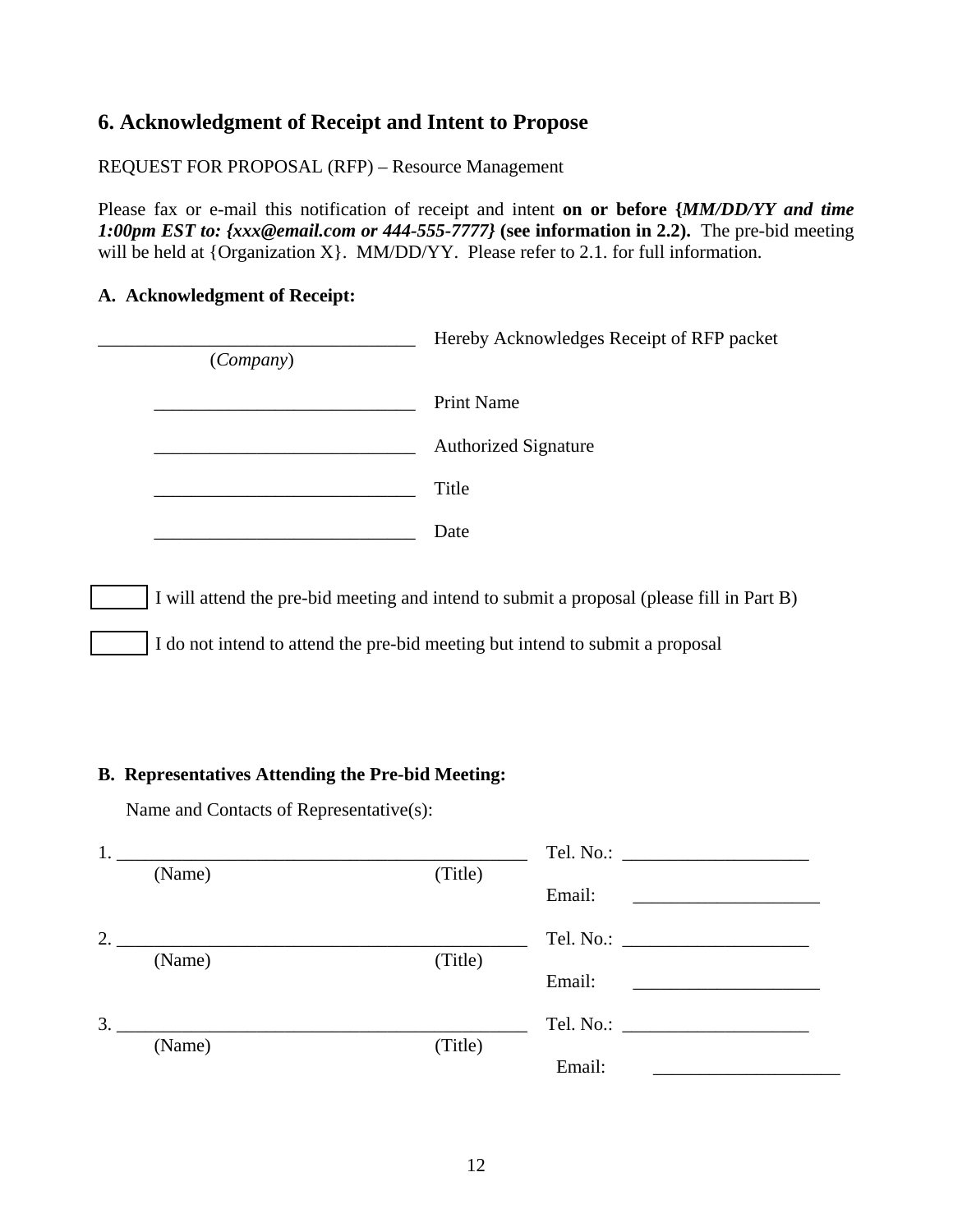# **Appendix A: Description of {Organization X}'s Current Internal Waste & Recycling Operations & Base Financial Proposal Tables**

Table A1 describes the estimated baseline waste and recycling rates for the most recent 12-month period for which {Organization X} has data - {Organization X} has a recycling rate of {13.6%}. Tables B1 through B4 show {Organization X}'s current waste and recycling service levels along with a description of how each material is handled. All locations receive waste service although recycling is not at all locations {*if applicable – insert services where italicized}*. All waste and recyclables are collected from buildings and brought to containers outside of buildings by janitorial staff. The contractor services the containers according to the schedules provided in Tables B1-B4. Currently, {Organization X} does not receive any revenue from recyclable commodities. The recycling program is managed by (*list who is responsible; if it is more of an ad-hoc program, state that here)* in the *{facilities}* department and is largely driven by *(if you have paid staff describe it here. If the program is more voluntary, state that here as well)*. {Organization X} has recycling programs for cardboard, mixed office paper and co-mingled beverage containers (glass, plastic) as described below. **All bidders must fill out each base financial proposal table provided below for each program (waste, cardboard, paper, co-mingled)**; **base bids on the container size and service frequency provided.**

| Table A1: Estimated Waste Generation & Recycling Rate (July05-June06) |       |                  |                                                          |                    |  |  |  |  |  |
|-----------------------------------------------------------------------|-------|------------------|----------------------------------------------------------|--------------------|--|--|--|--|--|
| <b>Month</b>                                                          | Paper | <b>Cardboard</b> | <b>Plastic/Glass/Cans</b>                                | <b>Solid Waste</b> |  |  |  |  |  |
| July                                                                  | 4.24  | 2.98             | 1.85                                                     | 27.67              |  |  |  |  |  |
| <b>August</b>                                                         | 6.3   | 4.08             | 1.49                                                     | 37.56              |  |  |  |  |  |
| <b>September</b>                                                      | 1.02  | 2.44             | 1.85                                                     | 69.03              |  |  |  |  |  |
| <b>October</b>                                                        | 2.34  | 5.22             | 1.85                                                     | 69.77              |  |  |  |  |  |
| <b>November</b>                                                       | 1.68  | 7.21             | 1.49                                                     | 47.25              |  |  |  |  |  |
| <b>December</b>                                                       | 1.25  | 3.98             | 1.49                                                     | 53.94              |  |  |  |  |  |
| January                                                               | 2.17  | 6.77             | 1.49                                                     | 57.03              |  |  |  |  |  |
| <b>February</b>                                                       | 3.08  | 4.44             | 1.85                                                     | 54.83              |  |  |  |  |  |
| <b>March</b>                                                          | 1.89  | 2.87             | 1.85                                                     | 47.84              |  |  |  |  |  |
| April                                                                 | 3.04  | 3.79             | 1.49                                                     | 62.34              |  |  |  |  |  |
| May                                                                   | 4.94  | 3.87             | 1.49                                                     | 82.33              |  |  |  |  |  |
| June                                                                  | 2.86  | $\Omega$         | 1.49                                                     | 40.09              |  |  |  |  |  |
| <b>YTD</b>                                                            | 34.81 | 47.65            | 19.68                                                    | 649.68             |  |  |  |  |  |
| <b>Total Recycled</b>                                                 |       | 102.14           | tons                                                     |                    |  |  |  |  |  |
| <b>Total Waste</b>                                                    |       | 649.68           | tons                                                     |                    |  |  |  |  |  |
| <b>Total Generation</b>                                               |       | 751.82           | tons                                                     |                    |  |  |  |  |  |
|                                                                       |       |                  | Recycling Rate = Total Recycled/Total Generation = 13.6% |                    |  |  |  |  |  |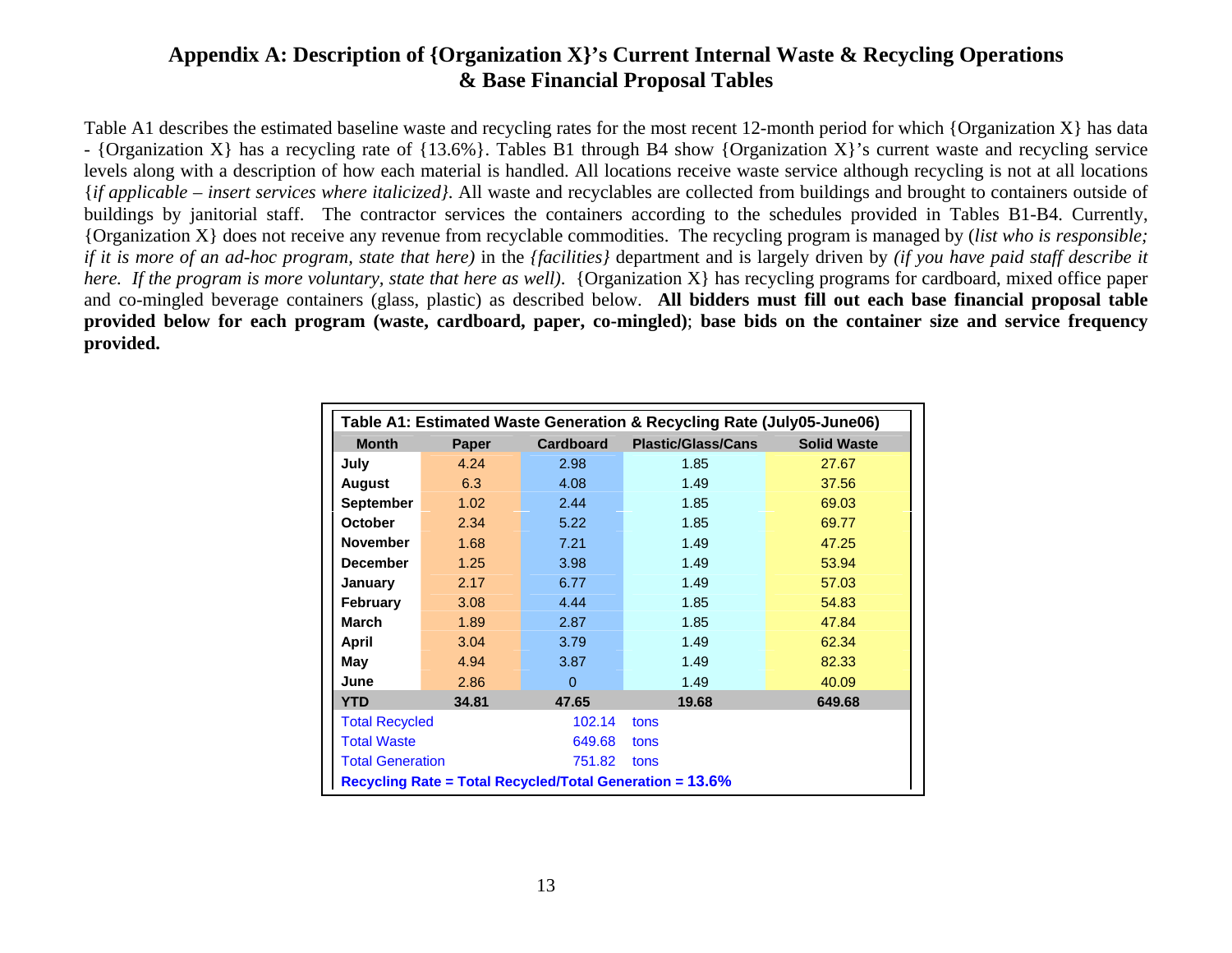#### **Table B1:** Current Waste Service Levels at {Organization X}

*{Waste}:* {Organization X} janitorial staff collects bagged waste from inside individual buildings where it is deposited outside each building into waste containers as shown in Table B1. Bidders should base their bids on the container size and service frequency shown in the following table. For waste, one location has a 40-yard compactor, one location has a 30-yard roll-off serviced on an on-call basis, and the rest are front end loaded containers with regularly scheduled service.

| <b>Location/Building Name</b> | # of containers | <b>Container size</b><br>(Cubic Yard) | Scheduled Pickup and notes |
|-------------------------------|-----------------|---------------------------------------|----------------------------|
| <b>Building 1</b>             |                 | 40                                    | once per month - compactor |
| <b>Building 2</b>             |                 | 30                                    | on call $-$ roll off       |
| <b>Building 3</b>             |                 |                                       | M/T/W/Th/F                 |
| <b>Building 4</b>             |                 | 6                                     | M/W/F                      |
| <b>Building 5</b>             |                 |                                       | M/T/W/Th/F                 |

**Note:** Containers provided by contractor - {Organization X} does not own any of the above containers

### **BASE FINANCIAL PROPOSAL TABLE: WASTE**

Bidder must fill out all unit costs and calculate annual cost estimates in the spaces provided. The quote prices below shall represent the entire cost to perform the services outlined in this RFP and including all fees, permits, taxes, and any other costs associated with performing the services in accordance with this specification.

# **1. Example of a waste compactor - Base Proposal**

• One (1) 40-Cu. Yd. compactor, pick up 1 time per month

**Unit Costs:** *Break out container rental from hauling costs and landfill disposal fee.*  (Rental fee must include maintenance and repair)



**2. First example of a front-end loaded waste container - Base Proposal**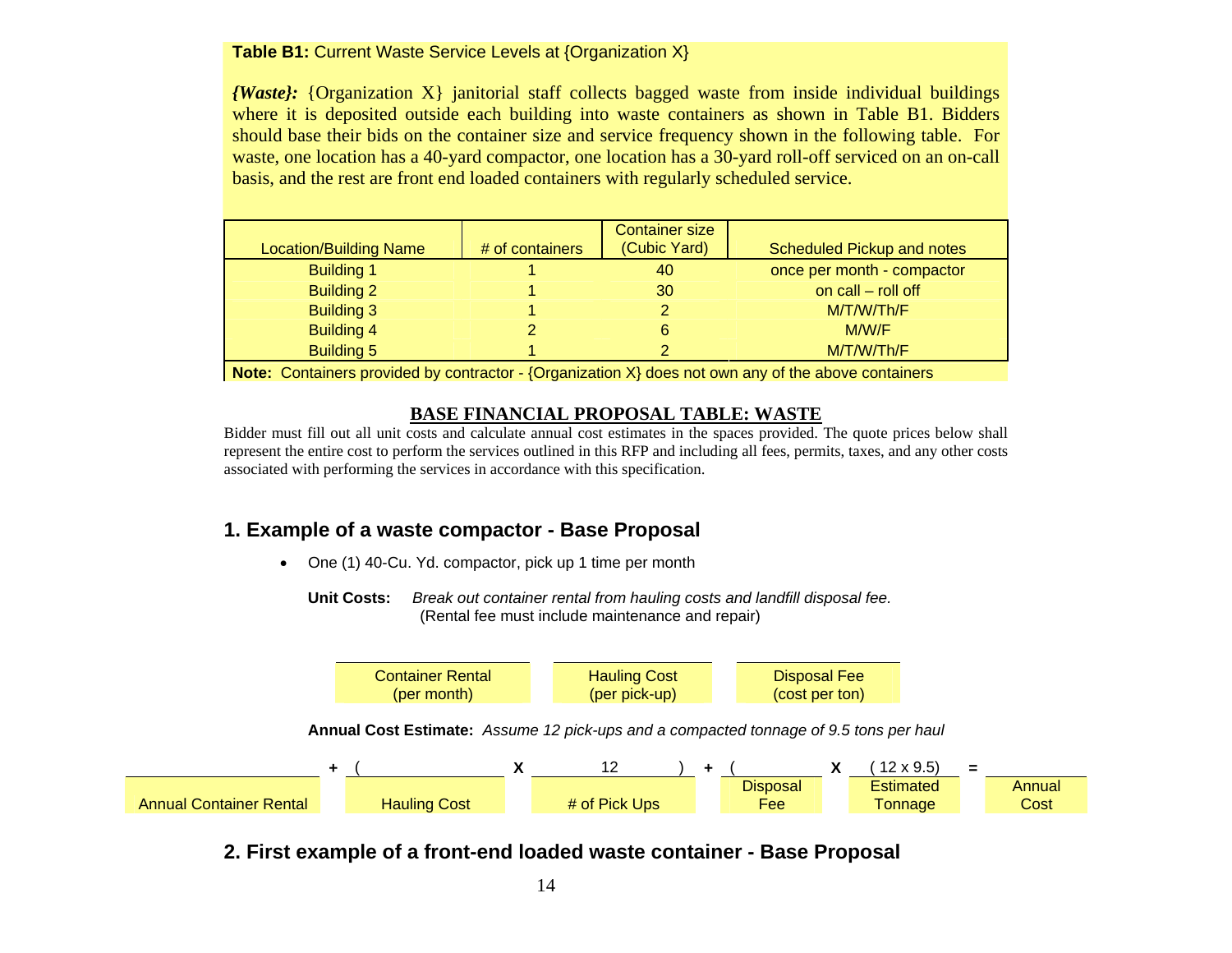• Two (2) 6-Cu. Yd. front end loaders, picked-up up 3 times a week (M/W/F)

**Unit Costs:** *Breakout container rental from a combined hauling and landfill disposal "per pick-up fee"* 



## **3. Example of a waste roll-off container with on-call pick-up - Base Proposal**

• One (1) 30-Cu. Yd. roll-off, pick-up on call

**Unit Costs:** *Breakout container rental from a combined hauling and landfill disposal "per pick-up fee"* 



# **4. Second example of a front-end loaded waste container - Base Proposal**

• Two (2) 2-Cu. Yd. Front end loaders, picked-up 5 times a week (M/T/W/Th/F)

**Unit Costs:** *Breakout container rental from a combined hauling and landfill disposal "per pick-up fee"* 

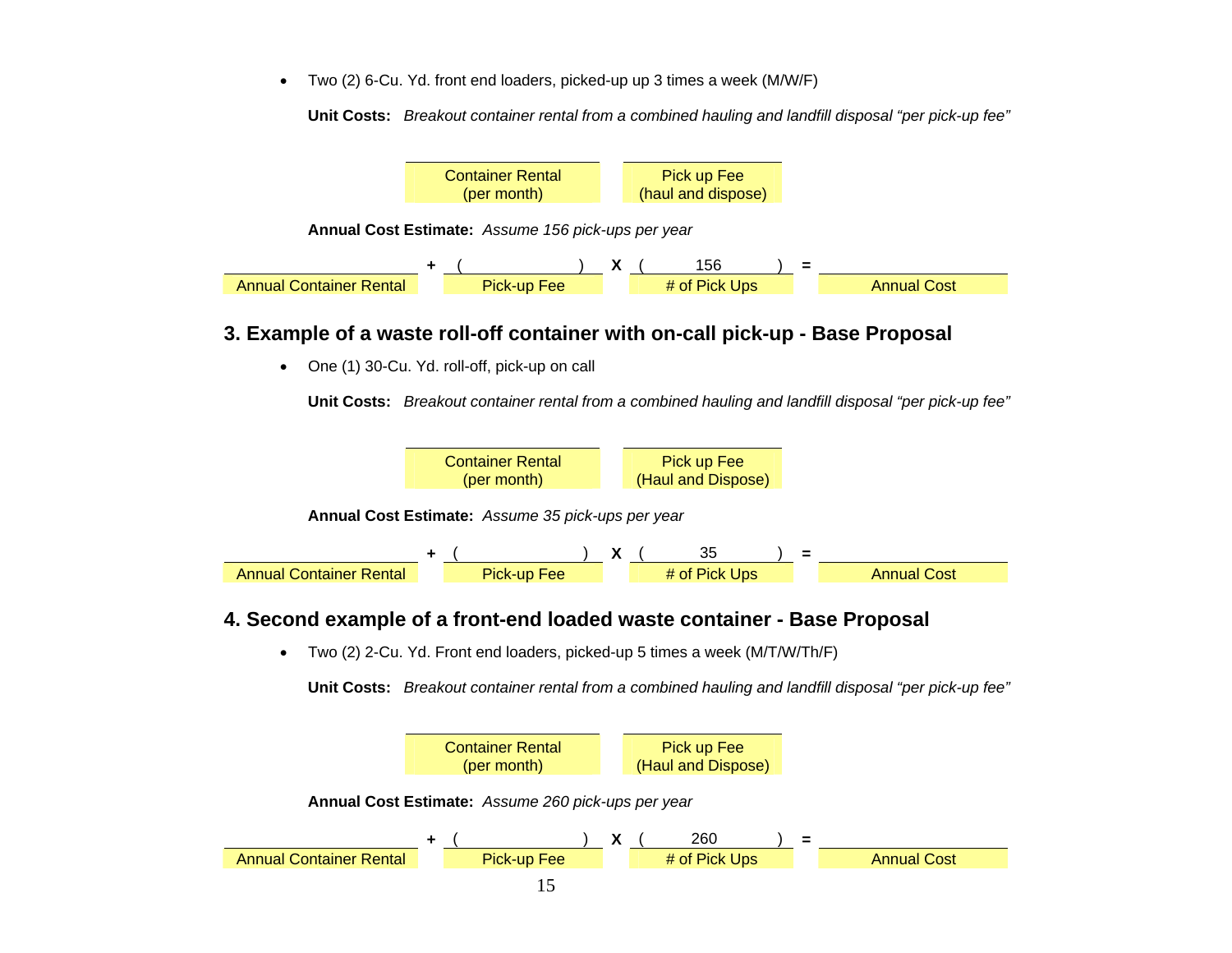#### **Table B2:** Current Cardboard Recycling Service Levels at {Organization X}

*{Cardboard}:* Cardboard is collected in buildings that have a significant amount of generation *(i.e., receiving, food service, mail room)*. Staff in the buildings leave cardboard in designated areas where it is broken down by janitorial staff and placed in the designated containers at the docks of buildings that have cardboard recycling. The current contractor empties the cardboard containers on the service schedule for the locations identified in Table B2. A goal of the RM program is to increase cardboard recycling.

| <b>Location/Building Name</b>                                                                     | # of containers | <b>Container size</b><br>(Cubic Yard) | Scheduled Pickup and notes |
|---------------------------------------------------------------------------------------------------|-----------------|---------------------------------------|----------------------------|
|                                                                                                   |                 |                                       |                            |
| <b>Building 1</b>                                                                                 |                 | 30                                    | once per month             |
| Building 2                                                                                        | N/A             | N/A                                   | N/A                        |
| <b>Building 3</b>                                                                                 |                 |                                       | twice per month            |
| Building 4                                                                                        |                 | 8                                     | twice per month            |
| Building 6                                                                                        |                 | 30                                    | once per month             |
| Matar Osatalasan ang diladiki santasatan (Ongorianten V) daga national ang atika akaing santalasa |                 |                                       |                            |

**Note:** Containers provided by contractor - {Organization X} does not own any of the above containers

### **BASE FINANCIAL PROPOSAL TABLE: CARDBOARD**

Bidder must fill out all unit costs and calculate annual cost estimates in the spaces provided. The quote prices below shall represent the entire cost to perform the services outlined in this RFP and including all fees, permits, taxes, and any other costs associated with performing the services in accordance with this specification.

# **5. Example of a Cardboard compactor - Base Proposal**

• Two (2) 30-Cu. Yd. compactors, 1 pull each per month

**Unit Costs:** *For base proposal assume hauling cost is net of any commodity revenue*

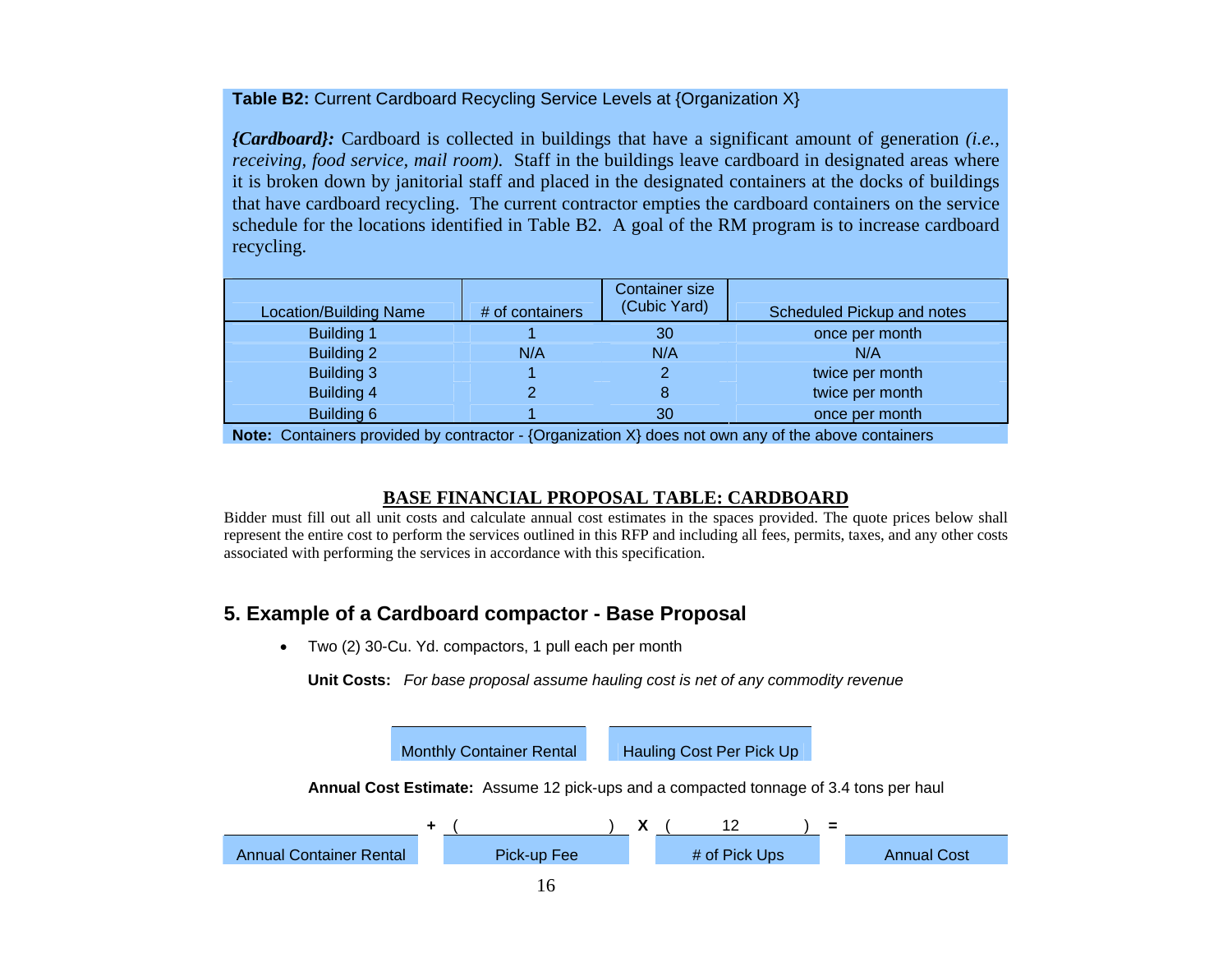## **6. Example of a Cardboard Dumpster - Base Proposal**

• Two (2) 8-Cu. Yd. dumpster, 2 pulls each per month

**Unit Costs:** *For base proposal assume hauling cost is net of any commodity revenue*



# **7. Example of a Cardboard Dumpster - Base Proposal**

• One (1) 2-Cu. Yd. dumpster, 2 pulls per month

**Unit Costs:** *For base proposal assume hauling cost is net of any commodity revenue*

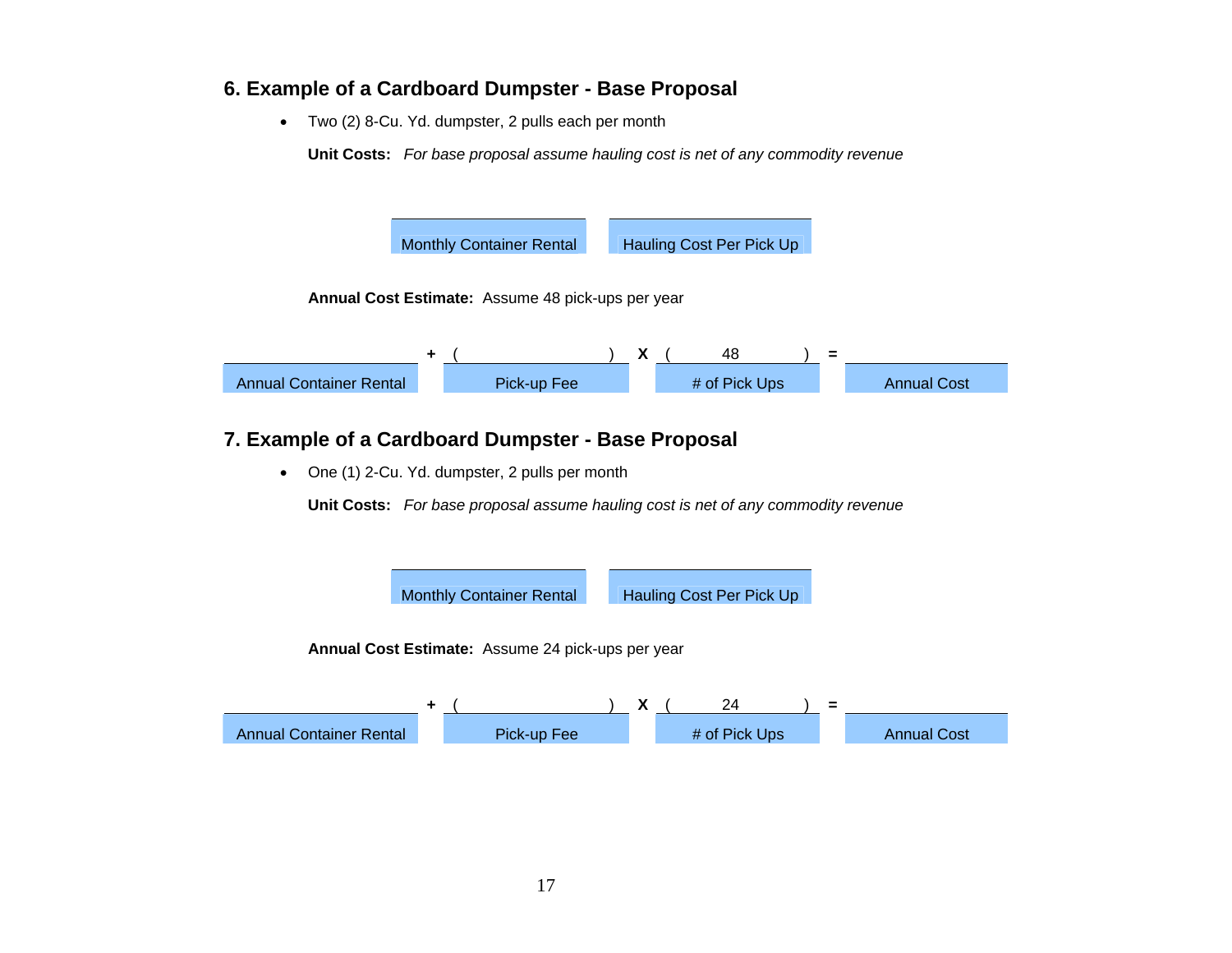#### **Table B3:** Current Paper Recycling Service Levels at {Organization X}

*{Mixed Office Paper}:* White and colored office paper is collected in desk-side bins. Janitors empty the bins into plastic bags and carry them to 32-gallon "totes" in the basement of each building. Totes are placed outside for pick-up per the schedule in Table B3. The contractor swaps the full totes for empty totes when each location is serviced.

| <b>Location/Building Name</b> | # of containers | <b>Container size</b><br>(Gallons) | Scheduled Pickup and notes |
|-------------------------------|-----------------|------------------------------------|----------------------------|
| <b>Building 1</b>             | 10              | 32                                 | once per week              |
| <b>Building 2</b>             | N/A             | N/A                                | N/A                        |
| <b>Building 3</b>             | 6               | 32                                 | once per week              |
| Building 4                    | 12              | 32                                 | once per week              |
| <b>Building 7</b>             | 15              | 32                                 | once per week              |

**Note:** Containers provided by contractor - {Organization X} does not own any of the above containers

#### **BASE FINANCIAL PROPOSAL TABLE: MIXED OFFICE PAPER**

Bidder must fill out all unit costs and calculate annual cost estimates in the spaces provided. The quote prices below shall represent the entire cost to perform the services outlined in this RFP and including all fees, permits, taxes, and any other costs associated with performing the services in accordance with this specification.

# **8. Example of paper pick-up - Base Proposal**

• A total of forty-three, 32-gallon totes containers are serviced each week. These forty-three containers are dispersed over 5 locations as shown in Table B3.

**Unit Costs:** For *base proposal assume cost is net of any commodity revenue. Presently, {Organization X} pays a rental charge on the totes and there are roughly 86 totes in use at {Organization X – 43 full and 43 empty}* 

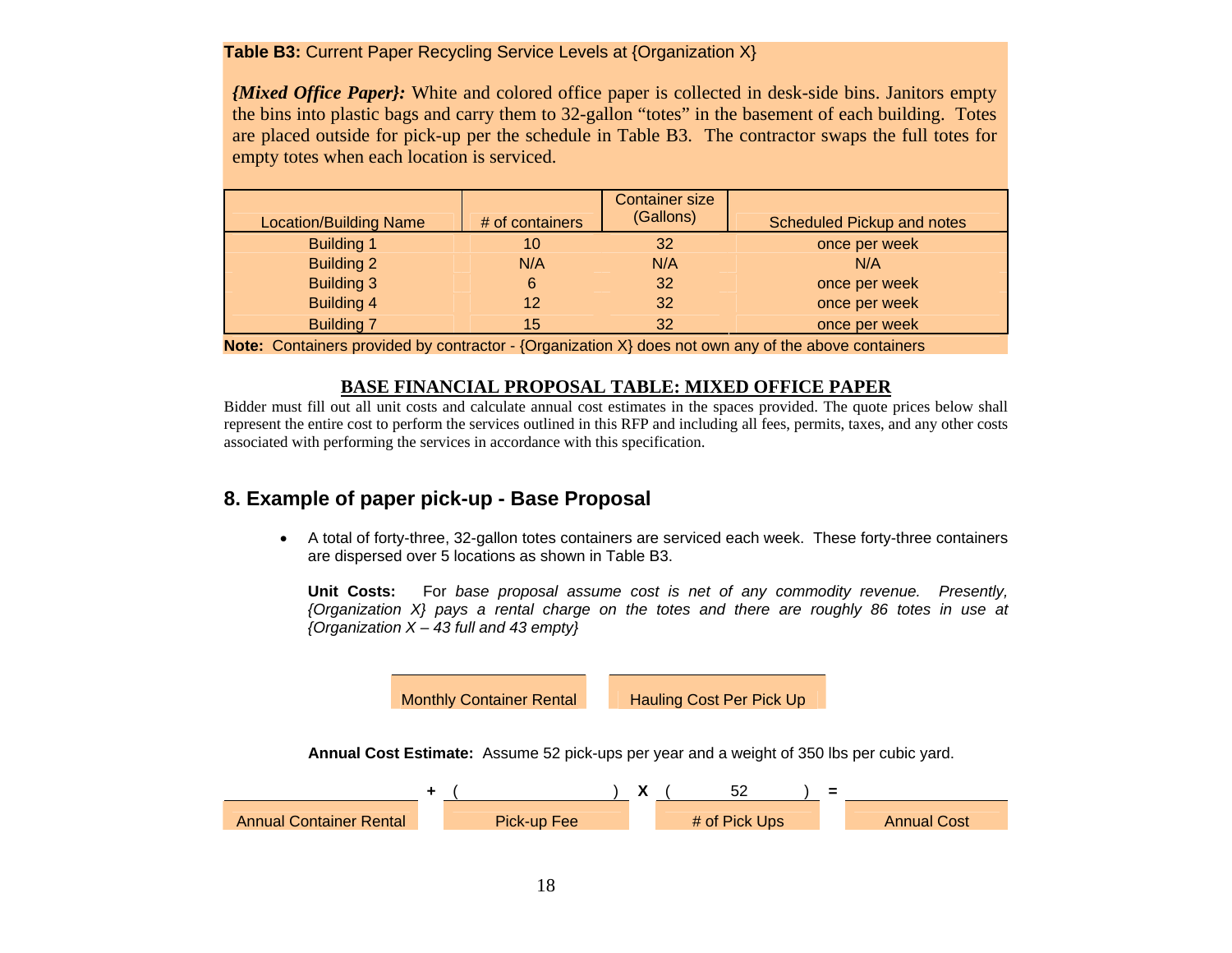**Table B4:** Current Co-mingled Beverage Recycling (glass & plastic) Service Levels at {Organization X}

*{Beverage Containers}:* Individuals are responsible for bringing beverage containers to central recycling containers located in hallways, eating areas, and by vending machines. Janitors empty the central containers and consolidate the beverage containers into 90-gallon totes. These totes are serviced according to the schedule in Table B4. The contractor swaps the full totes with empty totes during pick-up

|                        |                 | Container size |                            |
|------------------------|-----------------|----------------|----------------------------|
| Location/Building Name | # of containers | (Gallon)       | Scheduled Pickup and notes |
| <b>Building 1</b>      |                 | 90             | once per week              |
| Building 2             | N/A             | N/A            | N/A                        |
| Building 3             |                 | 90             | once per week              |
| Building 4             |                 | 90             | once per week              |
| Building 5             |                 | 90             | once per week              |

**Note:** Containers provided by contractor - {Organization X} does not own any of the above containers

### **BASE FINANCIAL PROPOSAL TABLE: BEVERAGE CONTAINERS**

Bidder must fill out all unit costs and calculate annual cost estimates in the spaces provided. The quote prices below shall represent the entire cost to perform the services outlined in this RFP and including all fees, permits, taxes, and any other costs associated with performing the services in accordance with this specification.

# **9. Example of mixed beverage containers - Base Proposal**

• A total of twelve, 90-gallon totes containers are serviced each week. These twelve containers are dispersed over 5 locations as shown in Table B4.

 **Unit Costs:** For *base proposal assume cost is net of any commodity revenue.* 

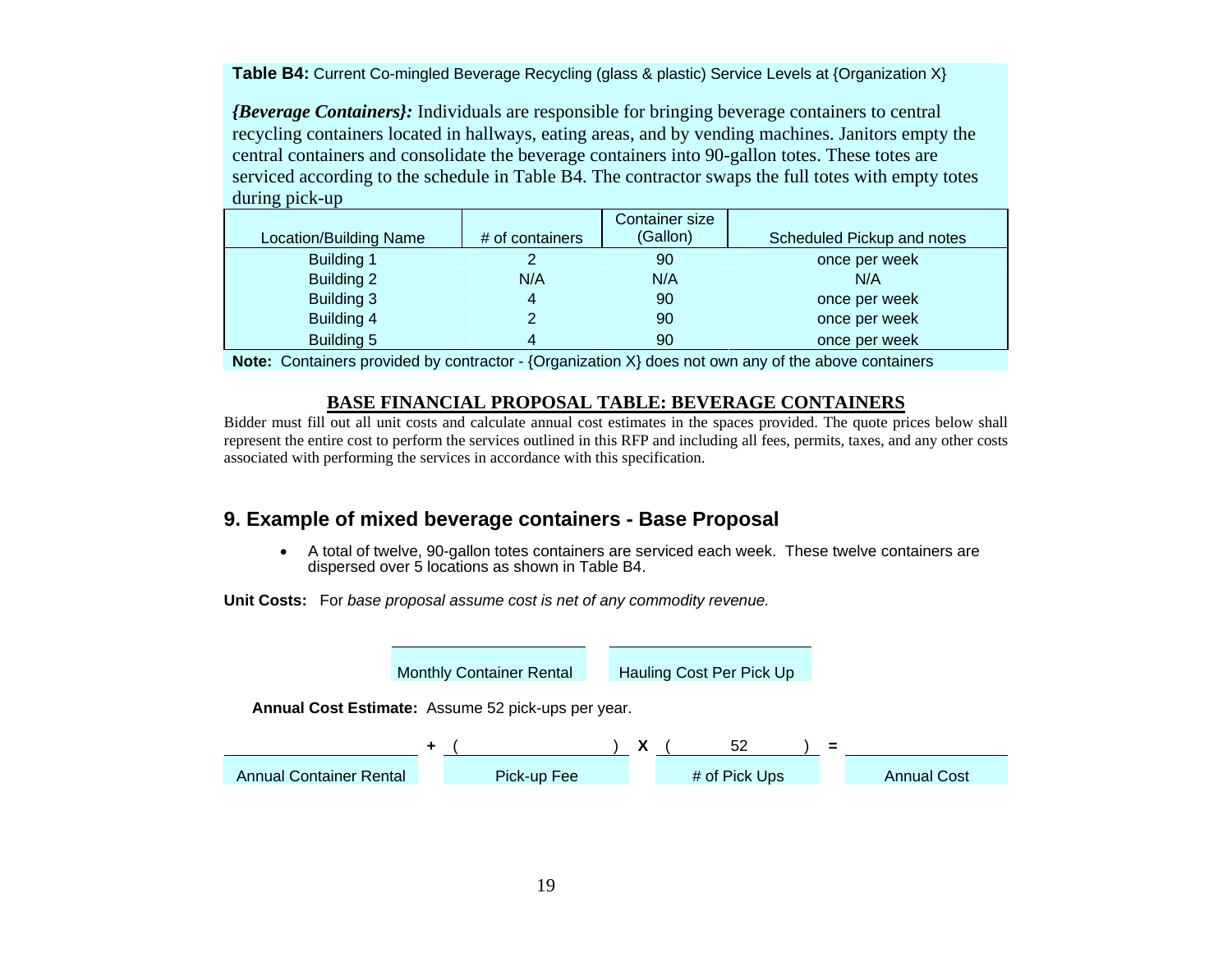# **Appendix B: Baseline Financial Proposal Summary & Revenue Sharing Plan**

Bidders must summarize the baseline annual costs for waste and recycling from Appendix A (Base Proposal Tables) above in Sections C1 and C2 below.

**C. 1. Summary of Baseline Financial Proposal** 

**Total Baseline Annual Cost:** 

Waste \$\_\_\_\_\_\_\_\_\_\_\_\_\_\_ Recycling \$\_\_\_\_\_\_\_\_\_\_\_\_\_\_ Total \$\_\_\_\_\_\_\_\_\_\_\_\_\_\_

 $(Recvcling \$  = Paper + OCC + Co-Mingled)

### **C. 2. Revenue/Cost Savings Sharing**

{Organization X} is willing to share a portion of overall program savings resulting from the joint efforts of {Organization X} and their RM contractor(s). Propose a revenue-sharing split (0-100%) between the contractor and {Organization  $X$ } for program cost savings realized, noting any minimum or maximum cut-offs. The selected contractor(s) and {Organization X} will establish a mutually agreed upon baseline within the first  $\{3 - 6\}$  months of the program that represents current costs to  $\{Organization X\}$ . This baseline will serve as the current level from which improvements and cost savings will be measured. Savings will be tracked monthly and reported quarterly per Section 4. Resource efficiency improvements will yield savings from areas including (but not limited to): avoided hauling costs, avoided processing costs, commodity revenue, improved pricing at processing facilities, or other {Organization X} cost savings the selected Contractor(s) can document.

Savings to  $\{Organization X\}$  % Savings to RM Contractor %

Authorized Signature Title Date

\_\_\_\_\_\_\_\_\_\_\_\_\_\_\_\_\_\_\_\_\_\_\_\_\_\_\_\_\_\_\_\_\_\_\_\_\_\_\_\_\_\_\_ \_\_\_\_\_\_\_\_\_\_\_\_\_\_\_\_\_\_\_\_\_\_\_\_\_\_\_\_\_ \_\_\_\_\_\_\_\_\_\_\_\_\_\_\_\_\_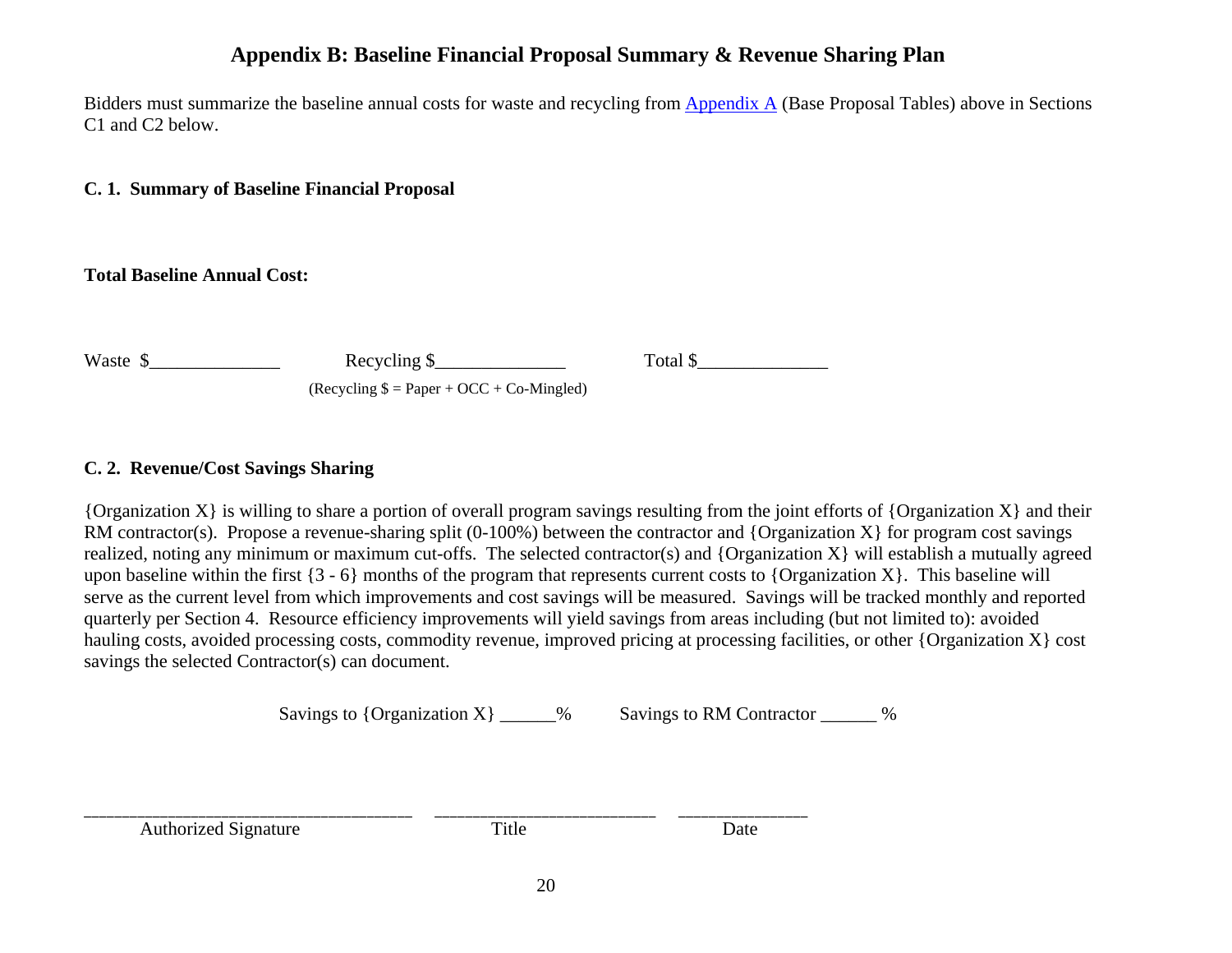# **Appendix C – Sample Reporting Template**

The selected vendor must provide quarterly reports for collection, recycling, and processing for all waste and recyclables. The contractor must report on material volume and weight of waste and recyclables *by location*. If estimates are used, the contractor must document assumptions regarding density of materials and estimated volume of material serviced. A sample template is included below. Include in your response to Section 4.3 any other information you would suggest, including metrics, to assist {Organization X}. Electronic submittal of the quarterly report is desired by  ${O}$ rganization X ${)}$ .

Include a summary with adequate supporting documentation for the following: Explanation of Cost Savings; Opportunities or Challenges Noted; Positive Actions Noted; Education Needed: Documented cost savings from increased recycling revenues; Other savings subject to gain sharing.

|                                 |                   |                    |                          |                                |                  | <b>Solid Waste</b>  |                           |                     |                |                                             |                          |                   |
|---------------------------------|-------------------|--------------------|--------------------------|--------------------------------|------------------|---------------------|---------------------------|---------------------|----------------|---------------------------------------------|--------------------------|-------------------|
|                                 |                   |                    | Monthle                  | <b>On Call or</b>              |                  |                     | Material                  |                     |                | <b>Other Services</b>                       |                          |                   |
|                                 |                   | <b>Total</b>       | <b>Rental</b>            | <b>Scheduled</b>               | <b>Number of</b> | <b>Hauling</b>      | Weight                    |                     | Monthle        | Rendered (if applicable)                    | <b>Name of Solid</b>     |                   |
|                                 | # of              | <b>Volume/Size</b> | <b>Cost of</b>           | <b>Pick Up</b>                 | <b>Pick-Ups</b>  | <b>Cost per</b>     | (tons)                    | <b>Processing /</b> | Invoice        | (e.g. resource                              | <b>Waste Processing</b>  | <b>Veigh Slip</b> |
| <b>LOCATION / BUILDING NAME</b> | Containers        | of Containers      | Each                     | $(0)$ s)                       | per-month        | Pick-Up             | per-                      | <b>Tip Fee</b>      | <b>Amount</b>  | management)                                 | Facility                 | <b>Amount</b>     |
|                                 |                   |                    |                          |                                |                  |                     |                           |                     |                |                                             |                          |                   |
|                                 |                   |                    |                          |                                |                  | Paper               |                           |                     |                |                                             |                          |                   |
|                                 |                   |                    | Monthly                  | <b>On Call or</b>              |                  |                     | Material                  | <b>Total</b>        |                | <b>Other Services</b>                       |                          |                   |
|                                 |                   | <b>Total</b>       | <b>Rental</b>            | <b>Scheduled</b>               | <b>Number of</b> | <b>Hauling</b>      | Veight                    | <b>Processing</b>   | Monthly        | Rendered (if applicable)                    |                          |                   |
|                                 | # of              | <b>Volume/Size</b> | <b>Cost of</b>           | <b>Pick Up</b>                 | <b>Pick-Ups</b>  | <b>Cost per</b>     | [Lbs]                     | <b>Cost or</b>      | Invoice        | (e.g. resource                              | <b>Name of Recycling</b> | Weigh Slip        |
| <b>LOCATION / BUILDING NAME</b> | <b>Containers</b> | of Containers      | Each                     | (0.5)                          | per-month        | Pick-Up             | per-                      | (Revenue)           | <b>Amount</b>  | management)                                 | Facility                 | <b>Amount</b>     |
|                                 |                   |                    |                          |                                |                  |                     |                           |                     |                |                                             |                          |                   |
|                                 |                   |                    |                          |                                |                  | Cardboard           |                           |                     |                |                                             |                          |                   |
|                                 |                   |                    | Monthly                  | <b>On Call or</b>              |                  |                     | <b>Material</b>           | <b>Total</b>        |                | <b>Other Services</b>                       |                          |                   |
|                                 |                   | <b>Total</b>       | <b>Rental</b>            | <b>Scheduled</b>               | Number of        | <b>Hauling</b>      | Veight                    | Processing          | Monthly        | Rendered (if applicable)                    |                          |                   |
|                                 | # of              | <b>Volume/Size</b> | <b>Cost of</b>           | <b>Pick Up</b>                 | <b>Pick-Ups</b>  | <b>Cost per</b>     | [Lbs]                     | <b>Cost or</b>      | Invoice        | (e.g. resource)                             | <b>Name of Rececling</b> | <b>Veigh Slip</b> |
| <b>LOCATION / BUILDING NAME</b> | Containers        | of Containers      | Each                     | [O/S]                          | per-month        | Pick-Up             | per-                      | (Revenue)           | <b>Amount</b>  | management)                                 | Facility                 | <b>Amount</b>     |
|                                 |                   |                    |                          |                                |                  |                     |                           |                     |                |                                             |                          |                   |
|                                 |                   |                    |                          |                                |                  | Co-mingled          |                           |                     |                |                                             |                          |                   |
|                                 |                   |                    |                          |                                |                  | (plastic & glass)   |                           |                     |                |                                             |                          |                   |
|                                 |                   |                    | Monthly                  | <b>On Call or</b>              |                  |                     | <b>Material</b>           | <b>Total</b>        |                | <b>Other Services</b>                       |                          |                   |
|                                 |                   | <b>Total</b>       | <b>Rental</b>            | <b>Scheduled</b>               | <b>Number of</b> | <b>Hauling</b>      | Veight                    | Processing          | Monthly        | Rendered (if applicable)                    |                          |                   |
|                                 | # of              | <b>Volume/Size</b> | <b>Cost of</b>           | <b>Pick Up</b>                 | Pick-Ups         | <b>Cost per</b>     | [Lbs]                     | <b>Cost or</b>      | Invoice        | (e.g. resource                              | <b>Name of Recycling</b> | <b>Veigh Slip</b> |
| <b>LOCATION / BUILDING NAME</b> | Containers        | of Containers      | Each                     | [O/S]                          | per-month        | Pick-Up             | per-                      | (Revenue)           | Amount         | management)                                 | <b>Facility</b>          | <b>Amount</b>     |
|                                 |                   |                    |                          |                                |                  |                     |                           |                     |                |                                             |                          |                   |
|                                 |                   |                    |                          |                                |                  | <b>Yard Waste</b>   |                           |                     |                |                                             |                          |                   |
|                                 |                   |                    | Monthle                  | <b>On Call or</b>              |                  |                     | <b>Material</b>           |                     |                | <b>Other Services</b>                       |                          |                   |
|                                 |                   | <b>Total</b>       | <b>Rental</b>            | <b>Scheduled</b>               | Number of        | <b>Hauling</b>      | Weight                    |                     | Monthle        | Rendered (if applicable)                    |                          |                   |
|                                 | # of              | <b>Volume/Size</b> | <b>Cost of</b>           | <b>Pick Up</b>                 | <b>Pick-Ups</b>  | <b>Cost per</b>     | [Lbs]                     | <b>Processing</b>   | Invoice        | (e.g. resource                              | <b>Name of Recycling</b> | <b>Veigh Slip</b> |
| <b>LOCATION / BUILDING NAME</b> | Containers        | of Containers      | Each                     | (O/S)                          | per-month        | Pick-Up             | per-                      | <b>Tip Fee</b>      | <b>Amount</b>  | management)                                 | <b>Facility</b>          | <b>Amount</b>     |
|                                 |                   |                    |                          |                                |                  | <b>Food Waste</b>   |                           |                     |                |                                             |                          |                   |
|                                 |                   |                    |                          |                                |                  |                     |                           |                     |                |                                             |                          |                   |
|                                 |                   | <b>Total</b>       | Monthly<br><b>Rental</b> | <b>On Call or</b><br>Scheduled | Number of        | <b>Hauling</b>      | <b>Material</b><br>Weight |                     | Monthle        | <b>Other Services</b>                       |                          |                   |
|                                 | # of              | <b>Volume/Size</b> | Cost of                  | <b>Pick Up</b>                 | <b>Pick-Ups</b>  | <b>Cost per</b>     | (Lbs)                     | <b>Processing</b>   | Invoice        | Rendered (if applicable)<br>(e.g. resource) | <b>Name of Recycling</b> | <b>Veigh Slip</b> |
| <b>LOCATION / BUILDING NAME</b> | Containers        | of Containers      | Each                     | $(0)$ s                        | per-month        | Pick-Up             | per-                      | <b>Tip Fee</b>      | Amount         | management)                                 | <b>Facility</b>          | <b>Amount</b>     |
|                                 |                   |                    |                          |                                |                  |                     |                           |                     |                |                                             |                          |                   |
|                                 |                   |                    |                          |                                |                  | Scrap Metal         |                           |                     |                |                                             |                          |                   |
|                                 |                   |                    | Monthly                  | <b>On Call or</b>              |                  |                     | <b>Material</b>           |                     |                | <b>Other Services</b>                       |                          |                   |
|                                 |                   | <b>Total</b>       | <b>Rental</b>            | <b>Scheduled</b>               | <b>Number of</b> | <b>Hauling</b>      | <b>Veight</b>             |                     | Monthly        | Rendered (if applicable)                    |                          |                   |
|                                 | <b>≢</b> of       | <b>Volume/Size</b> | <b>Cost of</b>           | Pick Up                        | Pick-Ups         | <b>Cost per</b>     | (Lbs)                     | <b>Processing /</b> | Invoice        | (e.g. resource)                             | <b>Name of Recycling</b> | <b>Veigh Slip</b> |
| <b>LOCATION / BUILDING NAME</b> | <b>Containers</b> | of Containers      | Each                     | (0)                            | per-month        | Pick-Up             | per-                      | <b>Tip Fee</b>      | <b>Amount</b>  | management)                                 | Facility                 | <b>Amount</b>     |
|                                 |                   |                    |                          |                                |                  |                     |                           |                     |                |                                             |                          |                   |
|                                 |                   |                    |                          |                                |                  | Other Waste Streams |                           |                     |                |                                             |                          |                   |
|                                 |                   |                    | Monthly                  | <b>On Call or</b>              |                  |                     | <b>Material</b>           |                     |                | <b>Other Services</b>                       |                          |                   |
|                                 |                   | <b>Total</b>       | <b>Rental</b>            | <b>Scheduled</b>               | <b>Number of</b> | <b>Hauling</b>      | Veight                    |                     | <b>Monthle</b> | Rendered (if applicable)                    |                          |                   |
|                                 | ‡ of              | <b>Volume/Size</b> | <b>Cost of</b>           | <b>Pick Up</b>                 | <b>Pick-Ups</b>  | <b>Cost per</b>     | [Lbs]                     | <b>Processing /</b> | Invoice        | (e.g. resource                              | <b>Name of Recycling</b> | <b>Veigh Slip</b> |
| <b>LOCATION / BUILDING NAME</b> | <b>Containers</b> | of Containers      | Each                     | $(0)$ s                        | per-month        | Pick-Up             | per-                      | <b>Tip Fee</b>      | <b>Amount</b>  | management)                                 | Facility                 | <b>Amount</b>     |
|                                 |                   |                    |                          |                                |                  |                     |                           |                     |                |                                             |                          |                   |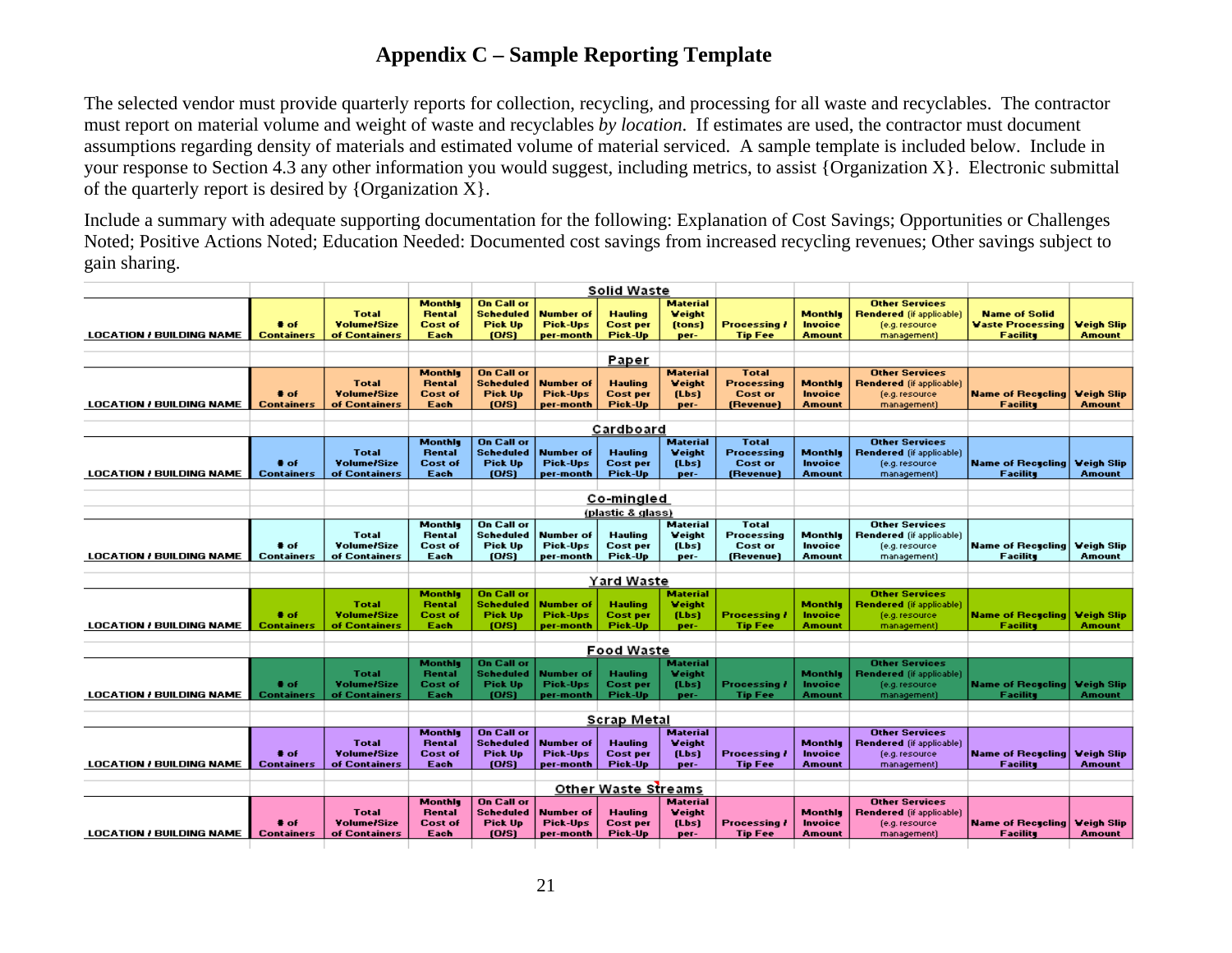# NOT TO BE SUBMITTED WITH RFP **Appendix D – Guidance Instructions**

### **3.1 Management of Waste and Recyclables**

*In starting an RM program, it is best to stick to regularly generated waste and recyclables. Section 3.4 shows how to handle more specialized waste streams.* 

### **3.2 Proposed Program Implementation**

*It has been found that allowing for a program transition period serves both the customer and RM service provider. The primary purpose is for both you and the RM to agree upon a cost and waste/recycling baseline from which cost savings will be measured. The data you gather* in Appendix A, including your estimated recycling rate, may not be accurate. The transition period allows you to mutually agree upon a *point from which progress will be measured. It also allows the RM to make a comprehensive plan before rushing into improvements in an ad-hoc fashion. It is strongly recommended that you follow a similar phased approach similar to the outline.* 

### **3.3 Period of Performance**

*It is recommended that the program last for a minimum of 3 years with 5 years the most typical period. You need to set a base-year contract period and then annual renewal options. For example, you can have a three-year base period with two, one-year renewal options or a one-year base and four, one-year renewal options. As the contractor will devote resources to improve your program, they need time to implement programs and be assured they can recoup savings from improvements/investments.* 

### **4 Bid Response Requirements for RM Program**

*This section details how you want each bidder to submit their text proposal. It relies on the Scope of Work in Section 3 and is meant to be specific on what areas bidders need to address in their proposal so you will receive comparable bids. As mentioned earlier the approach in requesting services is to state your desired goals or endpoints and not to be prescriptive in how bidders should perform the work. In short, state "what" you want and do not detail "how" they should do it. This allows for innovative ideas to start in the proposals you receive and can help you assess whether bidders will be able to deliver on services rather than simply reiterate parts of the RFP.* 

### **4.5 RM Service Requirements**

*An introductory paragraph needs to outline at a high level what you expect from your RM. If you have no recycling programs it should indicate that you are looking for an RM that will help create recycling programs from scratch (and the RM should provide an action plan to do this during Phase I of implementation as described in Section 3.2). If you already do some recycling and you expect to keep elements in place, you need to state it here as well (and remember that detail is given in Appendix A). For example, maybe your janitors collect recyclables and you expect to keep it that way, indicate that to the RM.*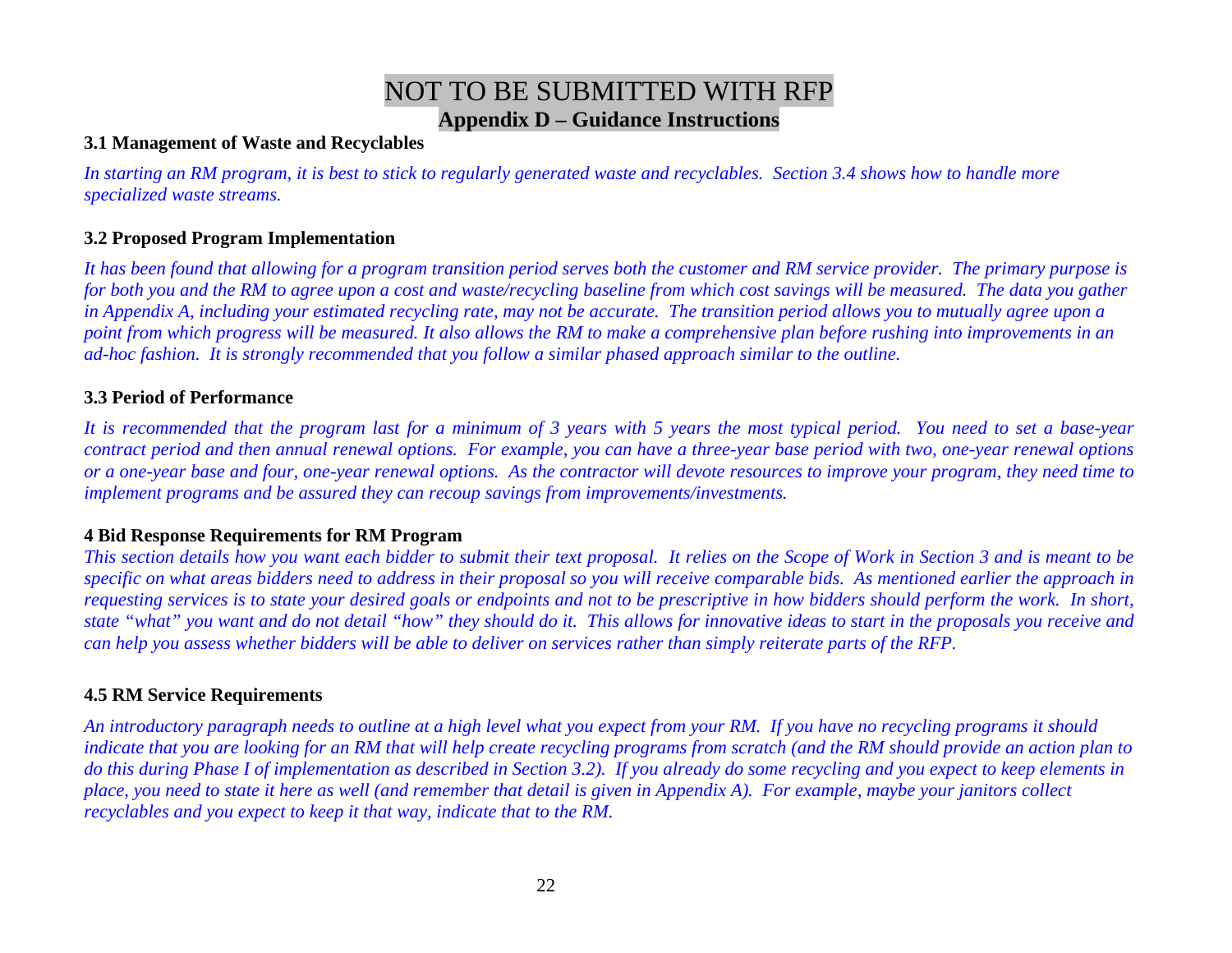### **5 Financial Proposal**

*This section is designed to have all bidders submit a base proposal which is simply taking over your existing service levels. While the goal of RM is to get at transparent pricing where hauling is separate from disposal or processing fees, it is typically not possible for waste that is not in a compactor (many containers are on a route and, without scales on the container, the cost to weigh material or place scales on containers is prohibitive). Thus, in order to get comparable bids the base proposal will seek lumped fees each time a container is serviced (called a "per-pull fee" or per-month fee based on the container size and frequency of service). Any waste containers with compactors should have fees broken out by rental fee if applicable, transport and disposal. All other containers will be on a per-month, per-pull basis.* 

*Note that alternative bids are allowed in Section 5.4. This is especially relevant for recycling if you want to get rebates for recyclables and share the benefits and risks of secondary commodity markets.* 

### **5.4 Alternative Financial Proposal**

*The primary difference with the alternative proposal is that you are allowing the bidder to provide more innovative payment structures where you share in the risk and reward of secondary commodity markets.* 

### **Appendix A – Current Operations and Levels of Service**

*The information in Appendix A is sample text and must be replaced by data and information from your organization. This should include the following elements:* 

- *A table for your current waste service levels*
- •*Table(s) for your current recycling levels*
- •*A description of current waste and recycling operations*
- •*An estimate of your current waste generation and recycling tonnage represented as a recycling rate*
- • *While gathering data for this appendix, also track annual costs for the most recent year for all waste and recycling fees. This should be done by looking at one complete year of bills. You will not provide bidders detail of your costs but will need them when evaluating bids. You should provide your total annual waste and recycling costs to bidders either in this section or at the bidder briefing. This number is important as a target price so bidders come in a (hopefully) cost neutral number.*

*The sample text below is an organization with 7 buildings and service for waste, cardboard recycling, paper recycling and co-mingled container recycling. There are a variety of ways you can tabulate your service levels; the most important factor is that they be accurate. It is strongly recommended that you confirm actual container sizes and pick-up frequency to make these tables as accurate as possible since container sizes or frequency of service has likely changed since your last contract.* 

### **Description of {Organization X}'s Current Internal Waste and Recycling Activities**

*Provide in this section a verbal description of how waste and recycling currently works at your organization. Provide as much detail as you can readily and easily obtain. The more transparent you can describe your current operations, the more bidders may be able to provide ideas for improvement in their text proposals.*